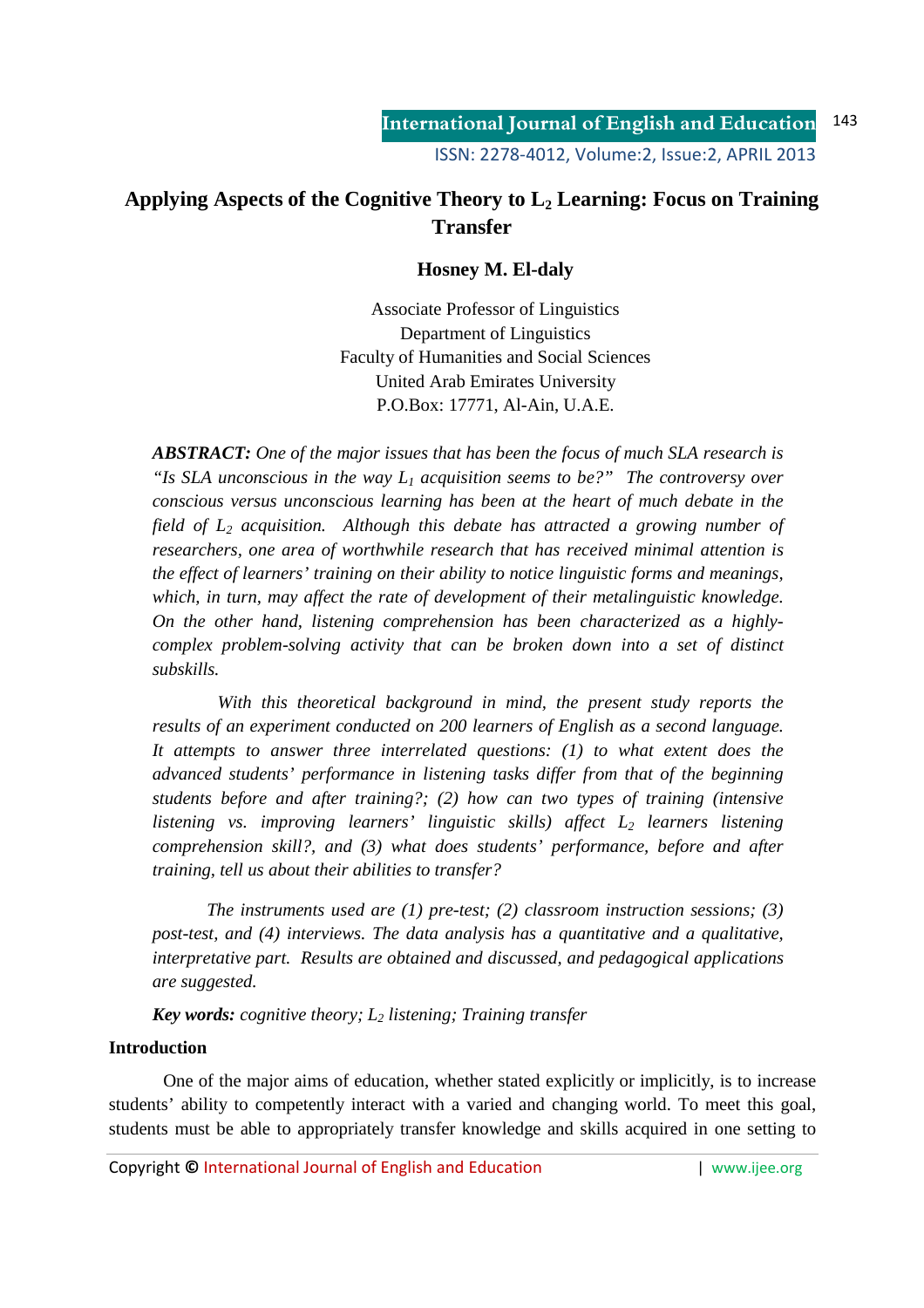### ISSN: 2278-4012, Volume:2, Issue:2, APRIL 2013

another. Therefore, psychologists and educators have long been interested in understanding how people learn, for the concept of learning is central to many different human endeavors. The problem, however, is threefold: 1) given the central importance of transfer in our educational system, it is surprising that relatively little attention has been paid to this issue by educational and psychological researchers, and linguists, as well. 2) as we think about our experiences as teachers and researchers and examine our beliefs about the learning process, it becomes clear that we have no all-encompassing theory of language acquisition that matches what we have learned from experience. Rather, we find a great deal of research on small parts of the total picture without an integrated theory to guide our work. In this connection, Hatch, Shiari, and Fantuzzi (1990: 697) argue that "there is no theory that integrates all areas of language acquisition. Because each researcher must limit the scope of his or her research, the questions asked and answers sought are almost always about one separate subsystem of the total picture". The third aspect of the problem we are encountering is that theories of how second languages are learned have been approached from a variety of perspectives: sociolinguistic, educational, neurolinguistic, psycholinguistic, and linguistic. "Because of this diversity, it is often difficult for researchers from different traditions to communicate with one another or to fully appreciate the significance of the questions being addressed (Gass, 1989: 6) Relatedly, McLaughlin (1987: 6), correctly, points out that "disciplines tend to become fragmented into 'schools', whose members are loath to accept, and are even hostile to the views of other schools using different methods and reaching different conclusions. Each group becomes convinced that it has a corner on 'truth'. Instead, it should be kept in mind that 1) linguistics is only one of the disciplines that second language acquisition research can draw on, and "multiple sources of information are needed to build up a picture of the language knowledge in the mind" (Cook, 1993: 269). 2) As McLaughlin (1987: 6) argues, "multiple ways of seeing result in multiple truths... there is no scientific truth... Scientific progress is achieved as we come to illuminate progressively our knowledge in a particular domain by taking different perspectives, each of which must be evaluated in its own right".

 Specifically speaking, the field of linguistics and cognitive psychology contain separate paradigms for describing second language acquisition. As Spolsky (1985) points out, linguistic theories assume that language is learned separately from cognitive skills, operating according to different principles from most learned behaviors. As O'Malley, Chamot and Walker (1987: 288) point out, "this assumption is represented in analysis of unique language properties such as developmental language order, grammar, knowledge of language structures, social and contextual influences on language use, and the distinction between language acquisition and language learning. Language and linguistic processes are often viewed as interacting with cognition but nevertheless maintaining a separate identity that justifies investigation independent from cognitive processes". In addition, theory development in second language acquisition that addresses cognitive processes remains limited despite recent interest in the relationship between language and cognitive processes.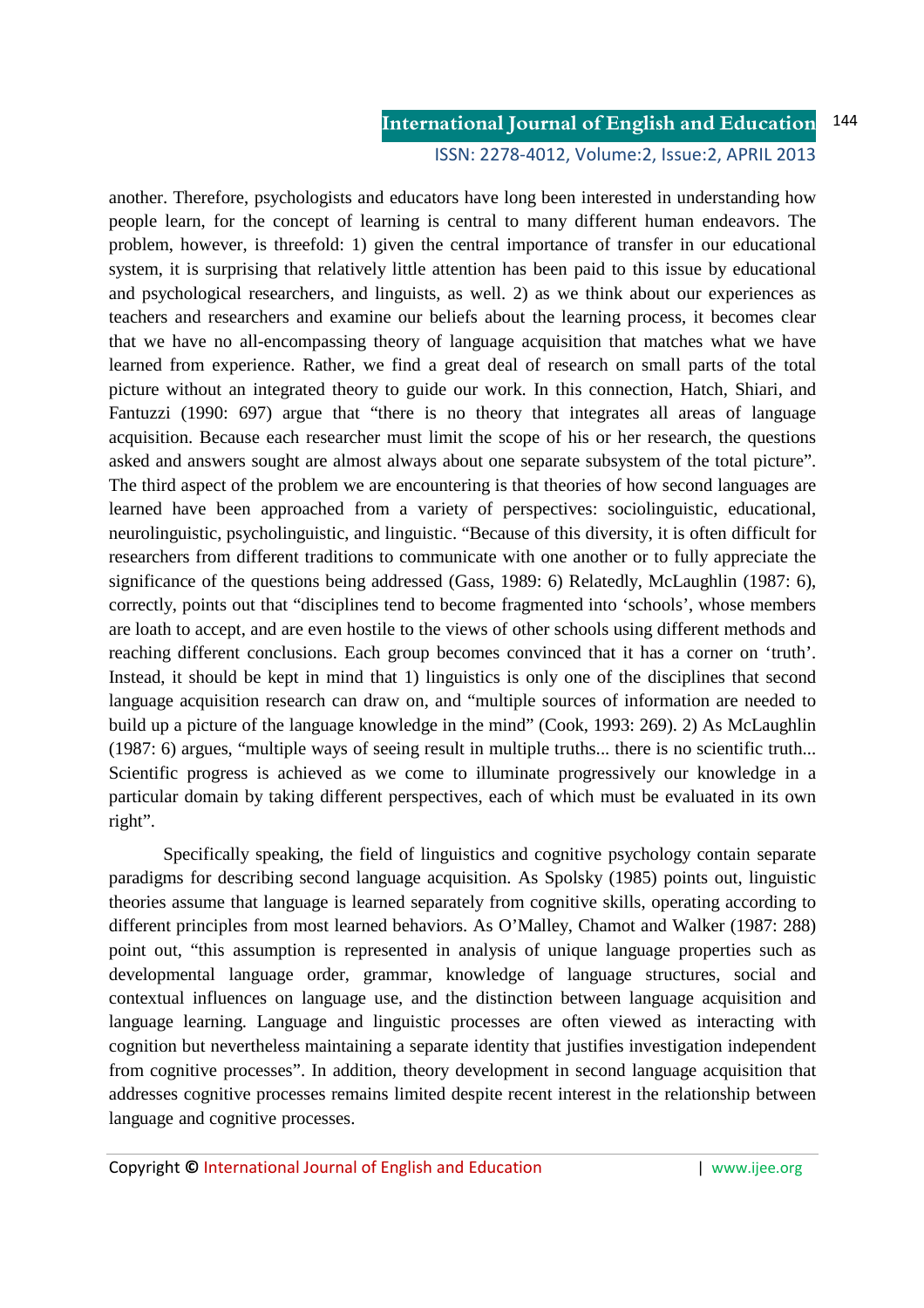### **The Subjects**

The present study reports the results of an experiment, which was conducted on 200 learners of English as a foreign language.The first group (Beginners) consisted of 100 first year students in the department of English, at the Faculty of Education, Minufiya University, Egypt. The second group (Advanced) consisted of 100 fourth year students in the same department. Each group will be divided into two sub-groups: one group will be given visual training and the other group will be given auditory training.

### **Hypotheses**

It was hypothesized that advanced students' performance before and after training would be better than that of the beginning subjects. This may seem natural because of the seemingly advanced linguistic abilities of advanced students in comparison to those of the beginning students. In addition, it was hypothesized that intensive listening training would be more beneficial than visual training for both beginners and advanced students. Finally, it was hypothesized that advanced students would be able to transfer their learned knowledge, which they had obtained throughout the training sessions, to the actual task of listening. This ability of transfer may explain why advanced students would be better performers than the beginners, regardless of their linguistic level.

### **Instruments**

The instruments of this study consisted of four tasks:1) pre-test; 2) classroom instruction sessions; 3) post-test, and 4) interviews. The pre-test was made of 30 questions of part (A) from a TOEFL test; listening comprehension section. Each Correct answer was worth one point. Having accomplished the above task, the subjects were asked to truthfully report on their performance. Specifically, they were asked to pinpoint the problems they faced while working on the pre-test, and the strategies they used to overcome these problems. The subjects were asked to come the next day following the pre-test to attend a group discussion on the test they had taken the other day. Each group (either "Beginners or Advanced") was distributed into two subgroups; one group attended a visual training and the other sub-group attended an auditory training. Each student in the auditory groups was given intensive exposure to the listening material of the pre-test. This session took place in the language lab, in which the auditory group had a chance to listen repeatedly to the listening material. The auditory training continued as long as students want. In the end of the session, students were asked if they want to listen more; and their answer was simply "we are ready for the test". However, to be sure that the students had enough auditory training, they were asked to come the following day for further training. No discussion or explanation of the listening material was provided; the focus was mainly on just listening. Each student in the visual training groups had a copy of the sentences and conversations of the pre-test. Together we discussed them, and the purpose was to get them familiar with the vocabulary, grammatical structures, and to answer any question related to the linguistic aspects of these sentences and conversations. No student was allowed to take the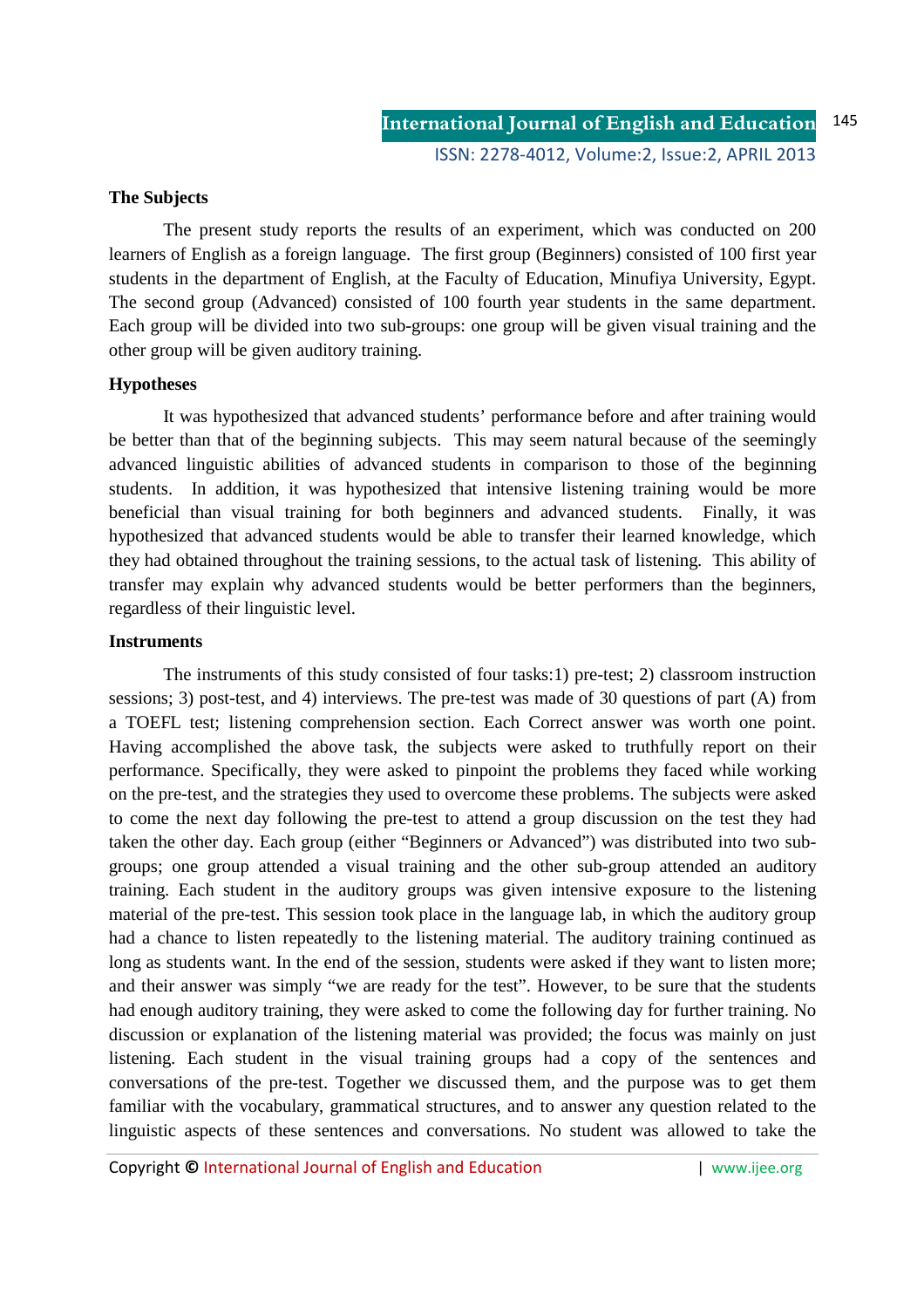papers home. In the post-test session, the subjects in both groups were asked to work on the test used before. To be sure that their performance reflects their listening ability, the order of the sentences and conversations was changed before the post-test began. Also, the post-test was given one week after the training sessions to reduce any reliance on memorization. Finally, each student in both groups was interviewed to explain his /her performance in the post-test. I interviewed the students individually. Conducting the interview with each subject took about one hour and half. During the interview, students were asked to explain why certain answer was made. No feedback on the correctness of their responses was given before the end of the interview. Students' explanations were tap-recorded and transcribed.

### **Data Analysis**

The data analysis had a quantitative and a qualitative, interpretative part. The quantitative part consisted of a descriptive statistical comparison of the number of correct responses in the pre-and post-tests. The T-test was applied to determine the significance of differences among means. The qualitative part was an analysis of each student's performance in the pre-and posttests. The analysis was inductive, based on the individual's explanations, and aimed at accounting for the differences between the tasks.

### **Theoretical Framework**

 Before Chomsky, linguistics tended to be a taxonomic enterprise, involving collecting a body of data (utterances) from the external world and classifying it without reference to its source, the human mind (Carston, 1988). Since Chomsky, "linguists have thought of themselves as investigating mental representations and rules, and thus as engaged in a branch of theoretical cognitive psychology. Chomsky himself characterized the study of generative grammar as having effected a shift of focus in language study from E-language (= externalized language) to I-language (= internalized language), that is, "from behavior or the products of behaviour to states of the mind / brain that enter into behaviour" (Chomsky 1986: 3). On the other hand, cognitive approaches to  $L_2$  acquisition see  $L_2$  acquisition as a complex cognitive skill. As Schulz (1991: 19) points out "rather than stressing innate, universal linguistic processes, affective factors, input, or interaction as causative factors for  $L_2$  development, cognitive theory sees  $L_2$ acquisition as a mental process, leading through structured practice of various component subskills to automatization and integration of linguistic patterns" (See Al-Hinai, 2006; Bardovi-Harlig, 2006; Beare & Bourdages, 2007; Brown, 2009).

### **Literature Review**

### **Listening comprehension: its importance/Nature**

The endeavor of today's communication scholars and SLA researchers to penetrate and illuminate the mental processes involved in comprehending discourse spoken in one's native language (NL) or second / foreign language  $(L_2)$  is a quest that has engrossed philosophers since ancient times, has absorbed psychologists and speech communication scholars since the early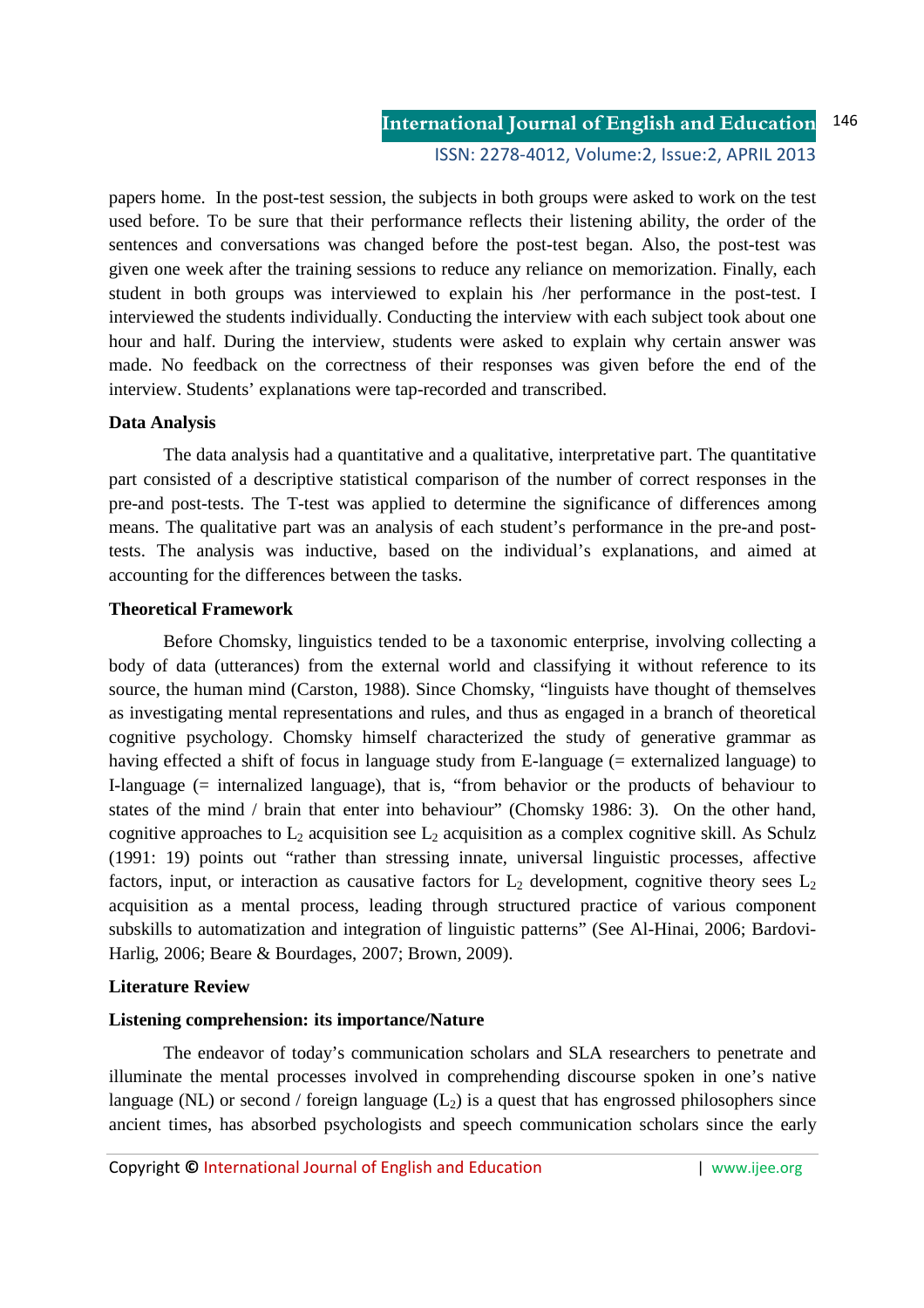part of the  $20<sup>th</sup>$  century, and, more recently, has captured the attention of SLA researchers and practitioners of English as a second language as well as English as a foreign language. The study of listening comprehension has, in fact, become a polestar of second language acquisition theory building, research and pedagogy. According to Dunkel (1991), a major catalyst for the relatively recent and intense interest in listening comprehension research has been the realization and accumulating evidence that input plays a critical role in second language acquisition. In this regard, Long (1985) points out that current theories of second language acquisition, such as the information processing model (McLaughlin, Rossman, & McLeod, 1993), monitor model (Krashen, 1977), the intake model (Chaudron, 1985), the interaction model (Hatch, 1983), all emphasize the key role listening plays in the development of a learner's second / foreign language, particularly at the beginning stages of language development.

Not only is listening comprehension important at the beginning stages of SLA, it appears to be crucially important for advanced-level learners (Power, 1985). Peterson (1991: 106-107) maintains that no other type of language input is as easy to process as spoken language received through listening. At the beginning stages of language study, before students have learned to read well, it is by listening that they can have the most direct connection to the meaning of the new language. They can use spoken language to build an awareness of the interworkings of language systems at various levels and thus establish a base for productive skills. At the intermediate level, when students are refining the grammatical system of the language, listening can be used to stimulate awareness of detail and to promote accuracy. At advanced levels, when written language becomes a viable source of input, a regular program of listening can extend the limits of learners' vocabulary and use of idioms, and build their appreciation for cultural nuances. Now, many contemporary foreign language educators and researchers regard comprehensible input (written as well as spoken) as essential to developing the ability to produce the target language fluently. Accordingly, listening comprehension has become the foundation of a number of theories of second language acquisition that focus on the beginning levels of second language proficiency. The primary assumption underlying these theories is that language acquisition is an implicit process in which linguistic rules are internalized by extensive exposure to authentic texts and particularly to comprehensible input that provides an appropriate level of challenge to the listener (See Centeno-Cortes & Jienez, 2004; Cohen, 2008).

Current understanding of the nature of listening comprehension draws on research in psycholinguistics, semantics, pragmatics, discourse analysis, and cognitive science. However, there is little direct research on second language listening comprehension. It may be pertinent, then, to look to the NL listening research literature for help in identifying some of the factors that seem to influence comprehension of  $L_2$  discourse. According to Clark and Clark (1977:49), the following processes appear to be involved in comprehension: (1) The listener takes in raw speech and holds an image of it in short-term memory, (2) An attempt is made to organize what was heard into constituents, identifying their content and function, (3) As constituents are identified, they are used to construct propositions grouping the propositions together to form a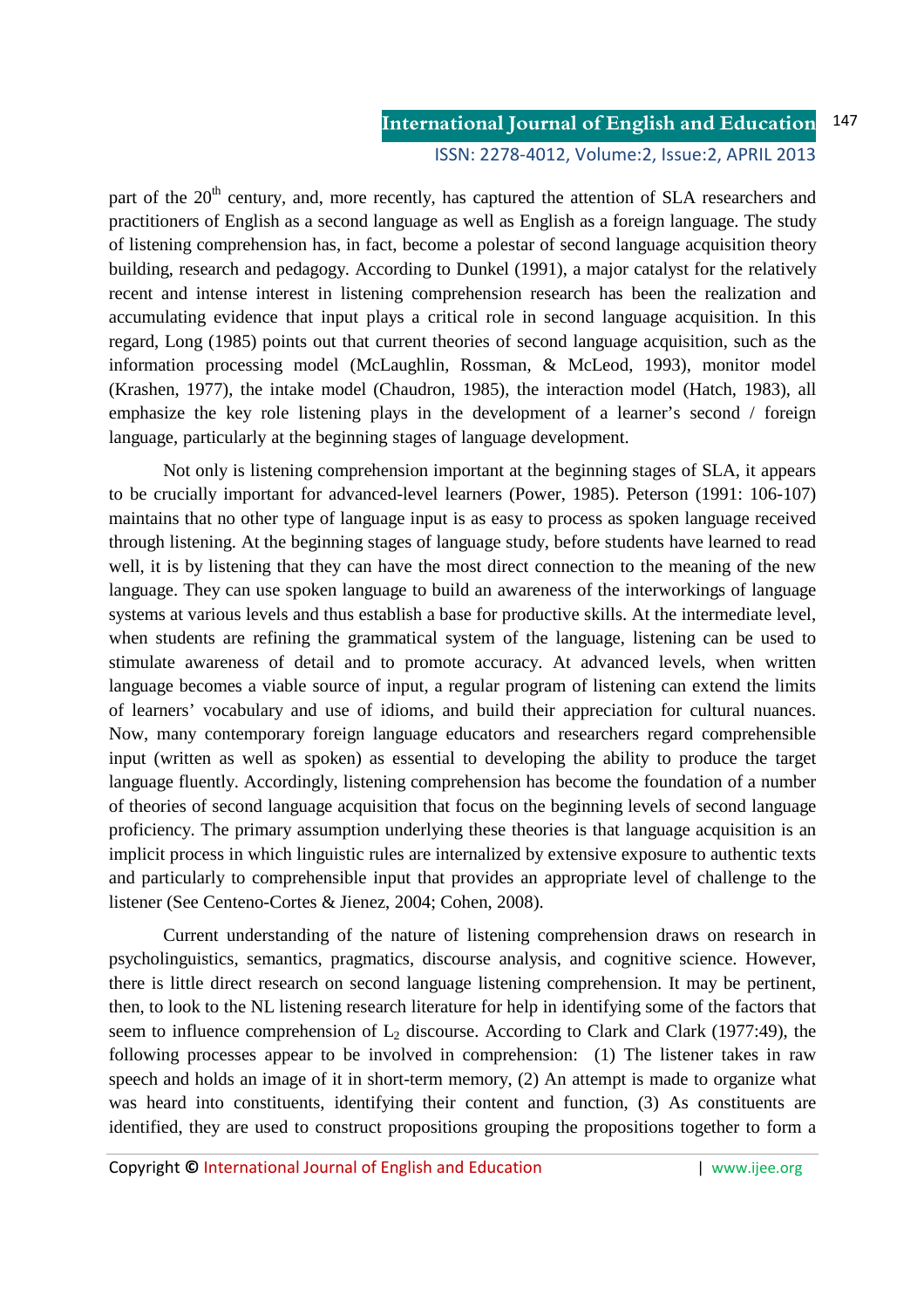coherent message, (4) Once the listener has identified and reconstructed the prepositional meanings, these are held in long-term memory, and the form in which the message was originally received is deleted.

Foder, Bever, and Garrett (1974) suggest that native language words are held in shortterm memory only long enough for the listener to organize them into clauses and to extract the meaning that they convey. As soon as the listener has interpreted the clause, the elements that made it up are purged from memory in order to make room for incoming sounds. Foreign language input seems to be processed in the same way, but, as Rivers and Temperley (1978) point out, short-term memory for target language words is often overloaded. Causing words to be purged before they can be organized and interpreted. Thus, even though language learners may be able to recognize each word of an utterance as it is spoken, they may not be able to hold lengthy utterance in mind, long enough to interpret them. Since most learners experience this frustration in learning to communicate orally in a foreign language (Loe 1984, Rivers 1972), an understanding of this relationship is important for the purpose of improving instruction (See Conley, 2008; De Keyser, 2003; Echevarri et al., 2004).

### **Short-Term Memory and Language Comprehension**

The act of listening to and understanding a spoken language can be described as a series of processes through which the sounds associated with a particular utterance are converted into meaning. As the sounds impinge on the auditory system of the listener, they are briefly retained (for about one second) in a sensory store called echoic memory (Loftus and Loftus 1976). At this point, the listener imposes order on this succession of sounds by means of previously learned patterns which segment the sound stream of the language into meaningful units. Once the patterns that the sounds form have been recognized, they pass into short-term memory, usually in the form of words. The capacity of short-term memory is limited to about seven units, plus or minus two (Miller 1956, Klatzky 1975). The definition of a unit varies with the type of input and also with the listeners' previous experience in dealing with the particular type of material that they are processing. For example, if a series of letters of the Roman alphabet were presented in random order to native speakers of English, they would be able to recall only about seven, plus or minus two letters. If, on the other hand, the letters were presented so that they could be patterned into English words, listeners would probably be able to group the letters into meaningful units according to their previous knowledge of English sound-symbol correspondence.

In language processing, units are usually defined syntactically as words, phrases, or clauses. Once sounds have entered short-term memory and have been patterned into appropriate syntactic units, they are retained only long enough to be interpreted semantically before they are purged from memory in order to make room for new input. The information that they carried may or may or may not pass into long-term memory, but the exact words in which the information was expressed are seldom retained for a long period of time. Once the meaning has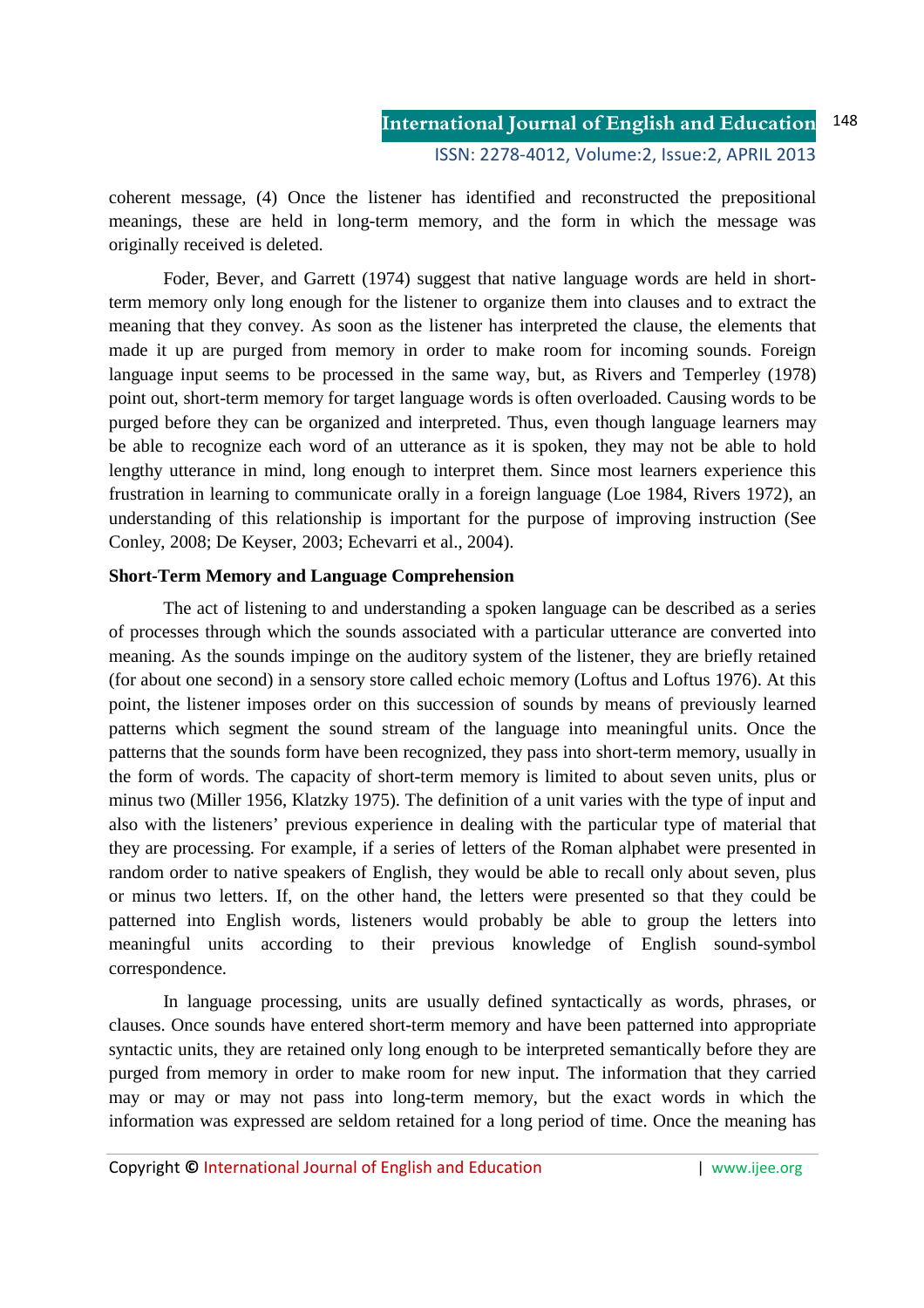been extracted, the exact words are forgotten. Jarvella (1971) offers evidence that only the lastheard sentence (or clause, if the sentence is lengthy) can be recalled verbatim. Thus, short-term memory, by using syntactic rules to chunk incoming linguistic data, plays a central role in the extraction of meaning and potential long-term retention of meaning from spoken language (See Ellis, N., 2002, 2005; Ellis, R., 2006).

### **Attention: What is it?**

Attention is one of those psychological topics that everyone has intuitions about, but few know exactly how to define precisely. Although discussed by James (1890), it was long ignored in the behaviorist era as being too mentalistic and unobserable to be worthy of study in scientific psychology. In the 1950s and 1960s, however, there arose a resurgence of interest in studying attention, primarily by several British researchers, notably Broadbent (1958); Treisman (1964), and Cherry (1953).

Many of the contemporary ideas of attention are based on the premise that there are available to the human observer a myriad of cues that surround us at any given moment. Our neurological capacity is too limited to sense all of the millions of external stimuli, but, even were these stimuli detected, the brain would be unable to process all of them (Solso, 1991). Generally, attention has been conceptualized in two ways. First, it has often been considered as a state of concentrating on something. In this tradition, James (1970/1890) called attention the "focalization of consciousness". As a state, it has some similarities to other psychological states, such as emotions like anxiety or happiness, which are also not directly observable, but rather must be inferred from behavior. An alternative way to conceptualize attention is as processing capacity, which can be allocated in a variety of ways to different stimuli and activities. In this regard, Leahey and Harris (1997: 109) maintained that "the concept of time-sharing is useful here. A finite amount of capacity (attention) exists that may be allocated or time-shared among the various stimuli and activities demanding attention. According to James (1970/1890: 403) "attention is the taking possession of the mind, in clear and vivid form, of one out of what seem several simultaneously possible objects or trains of thoughts... It implies withdrawal from some things in order to deal effectively with others" (See Eskildsen, 2008; Jiang, 2007).

Studies of attention fall into two broad classes, which are concerned respectively with divided and with focused or selective attention. Divided attention tasks used to establish limits to performance and to measure the extent to which different tasks can be combined without loss. They are also used to analyze the causes of dual-tasks decrements and to locate the stages of processing that limit performance. Tasks of selective or focused attention are used to study resistance to distraction, and to establish the locus beyond which relevant and irrelevant stimuli are treated differently. As Dodd and white (1980: 14) argue. "Attention... involves a selection of information [which] is often related to central processor control, depending on specific goals and plans, certain information will be selected and other information rejected". According to Leahey and Harris (1997:109), how we select activities to attend to and how we determine how many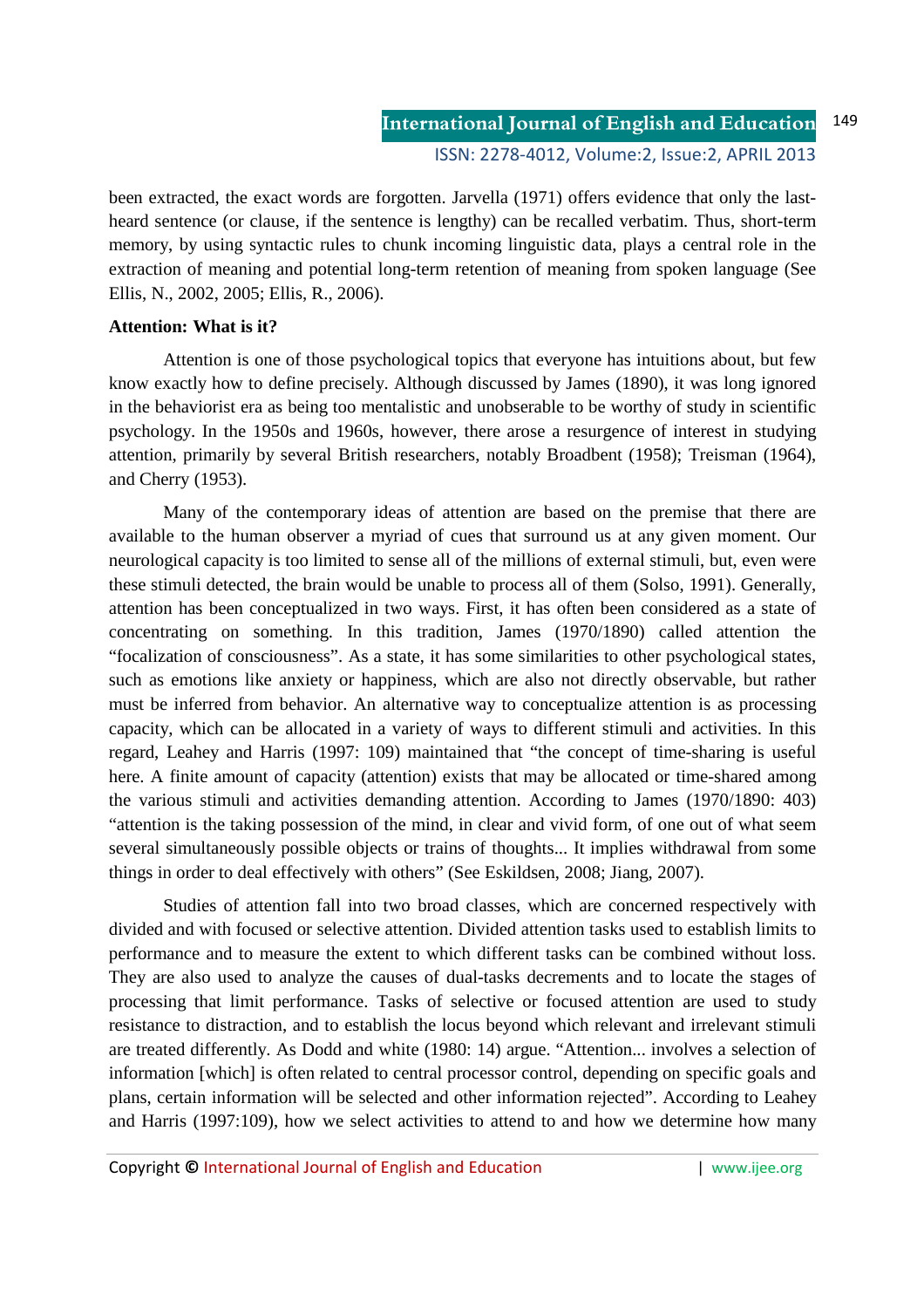ISSN: 2278-4012, Volume:2, Issue:2, APRIL 2013

stimuli we can process simultaneously depends on a variety of factors: 1) the number of sources is important; that is, it is harder to pay attention to five people talking than it is to one; 2) the similarity of sources is important; that is, "some people find that they can study well with instrumental music in the background, but not with vocal music. The latter, being linguistic, is similar enough to reading to interfere, while purely instrumental music in not."; and 3) the complexity of sources or tasks is another important variable; that is, it is much easier to pay attention to several simple stimuli or simultaneously perform more than one simple task than it is if the stimuli or tasks are complex. To sump up this section, Haberlandt (1997: 64) points out that "Attention plays a role in perception and performance, even though we may be unaware of it. We become aware of its role, however, when a stimulus is difficult to perceive. When we execute two tasks simultaneously, and when we face an overload of information" (See Hoey, 2007; Gass & Makey, 2011).

Our attentional system performs many functions other than merely turning out familiar stimuli and turning in novel ones. The four main functions of attention are1) selective attention, in which we choose to attend to some stimuli and to ignore other; 2) vigilance, in which we watchfully wait to detect the appearance of a particular stimulus; 3) search, in which we actively seek out particular stimuli, and 4) divided attention, in which we prudently allocate our available attentional resources to coordinate our performance of more than one task at a time.

### **SLA Research on Attention and Noticing**

 Over the past two decades, researchers in the field of second language acquisition (SLA) have become increasingly interested in concepts traditionally associated with cognitive psychology such as memory, learning ability, and connectionism. Ellis (2002:299) points out, "we are now at a stage at which there are important connections between SLA theory and the neuroscience of learning - and memory". The concept of attention has become especially important because of its crucial role in so many aspects of SLA theory such as input, processing, development, variation, and instruction (Lightbown and Spada, 2006). The noticing hypothesis seems to have been motivated by a seminal study by Schmidt and Frota (1986), which documents the role of noticing for a beginner learning Portuguese in Portugal over a period of 22 weeks. Their findings question the assumption that language acquisition is a purely subconscious process (Krashen, 1982), since the learner clearly noticed some of the grammatical structures he seemed to have acquired. Different results were obtained in a similar study by Altman (1990, as cited in Schmidt, 1990), who monitored her own acquisition of Hebrew over a period of five years. Altman was unable to identify the source of half of the new verbs she had learned. She concluded that awareness was not necessary in learning vocabulary. Schmidt and Frota also admit that they were unable to trace much of what had been acquired to what had been noticed. Self reports are inherently subjective. Moreover, memory effects may play a role depending on the amount of time that passes before the diary entry is made. Nevertheless, first person accounts seem to be the most valid method for assessing what is noticed. Much of Schmidt's work ties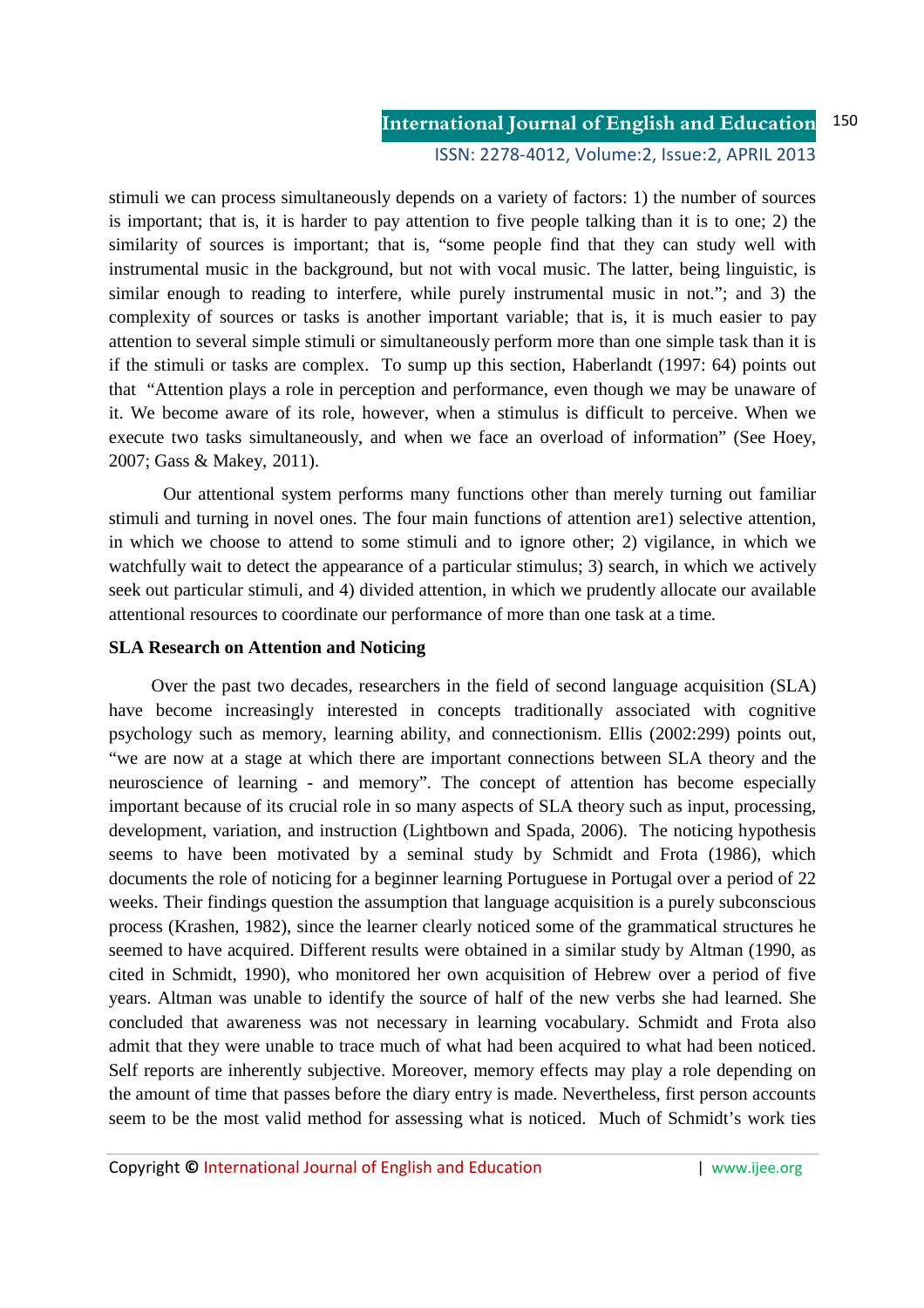findings from cognitive psychology into SLA theory. As N. Ellis (1994: 10) points out, "Schmidt is one of the few linguists who have adopted the conceptual and experimental rigours of experimental psychology in answering questions concerning the role of consciousness in L2 acquisition". Reviewing the psychological literature on consciousness has led Schmidt to propose the *Noticing Hypothesis,* which states that "noticing is the necessary and sufficient condition for converting input into intake" (1990: 129). Since then, a considerable amount of research has addressed the issue of noticing in SLA (Cross, 2002; Sakai, 2004; Chun & Zhao, 2006; Perry and Lewis, 2009).

 One of the most influential attentional studies in SLA was conducted by Van Patten (1990), who investigated the notion of attention as a limited resource (Broadbent, 1958, as cited in Robinson, 1995). More specifically, the study examined whether learners were able to consciously attend to both form and meaning when processing input. Results showed that the *content only* and *lexical* groups significantly outperformed the *form* and *morphology* groups. This led Van Patten to conclude that it was difficult, especially for beginners, to notice content and form at the same time. Moreover, he postulated that learners would notice meaning before form, since their primary objective is to understand the prepositional content of utterances. Van Patten's findings have led SLA researchers to try and find ways to help learners focus on both form and meaning. Posner and Petersen (1990) describe attention in terms of three networks: *alertness, orientation,* and *detection.* Alertness refers to a general state of readiness to receive input. The higher the level of alertness, the faster the speed of selecting information for processing will be. Orientation to the alignment of attentional resources to a particular stimulus from among a host of stimuli. Orienting attention to a. stimulus facilitates the processing of that stimulus. Orientation differs from alertness in that a learner might for example be ready to learn (alertness) but not know whether to focus on form or meaning (orientation). Detection is probably the most important network in attention; it refers to the cognitive registration of a stimulus. Once a stimulus is detected, it becomes available for further processing. Although detection does not necessarily imply awareness, Schmidt (2001) suggests using the term registration to refer to stimuli that are detected without awareness. According to Schmidt (1994: 179) noticing refers to the "registration [detection] of the occurrence of a stimulus event in conscious awareness and subsequent storage in long term memory..." Schmidt is careful to distinguish noticing from *understanding,* which he defines as "recognition of a general principle, rule or pattern" (1995: 29). Understanding represents a deeper level of awareness than noticing which is limited to "elements of the surface structure of utterances in the input" rather than underlying rules (Schmidt, 2001: 5). Tomlin and Villa (1994) suggest that there are four conceptions of attention in SLA. One is that of attention as a limited capacity system. The idea being that the brain may be presented (through the sensory system) with an overwhelming number of stimuli at any given time, and it seems impossible to process them all. The limitations of attention refer not only to the amount (or duration) of attention that may be given to a single stimulus but also to the number of stimuli that may be attended to simultaneously. This leads to a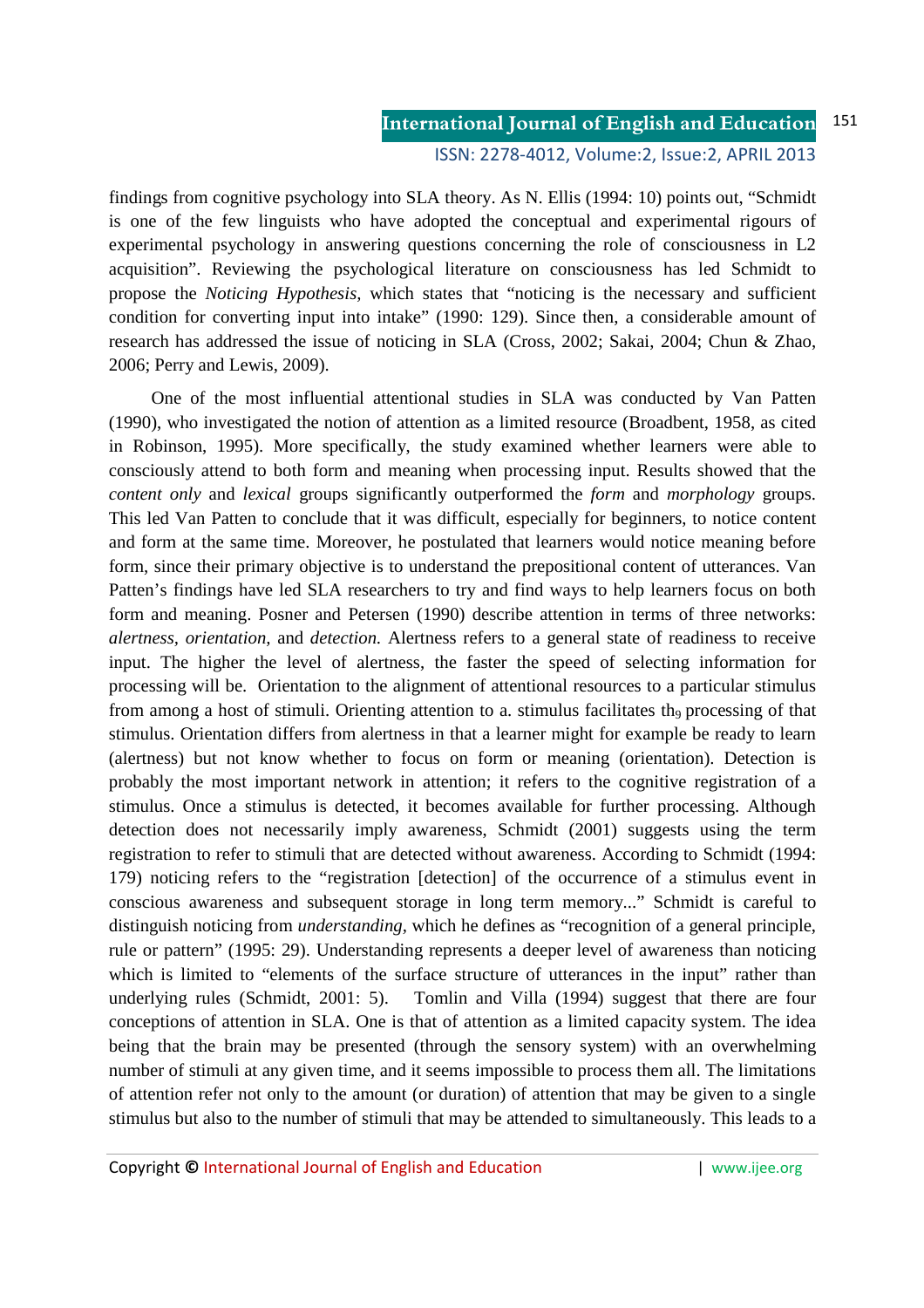second conception of attention, namely that it constitutes a process of selection. The overwhelming amounts of incoming stimuli force the attentional system to be selective. The third conception of attention, involves controlled rather than automatic processing of information. The underlying assumption here is that some tasks require more processing effort, and hence a higher degree of attention, than others. A person may therefore perform two tasks at the same time, especially if one requires automatic processing (low attention). By the same token, it is more difficult to perform two tasks if both require controlled processing (high attention). The fact that controlled processing of two simultaneous tasks *is* sometimes possible led researchers to develop a fourth conception of attention, which is that it must involve a process of coordination among competing stimuli and responses. In this process, attention must be established, maintained, discontinued, and redirected in order to perform different actions (See Robinson, Ellis, N., 2011; Kimberly, 2009).

### **Transfer of Training**

Within the last half-dozen years or so, cognitive psychologists have steadily become more and more interested in transfer, to the point where it is once again a principal focus of research. Transfer of training (often called transfer of learning) is pervasive in everyday life, in the developing child and in the adult. Transfer takes place whenever our existing knowledge, abilities, and skills affect the learning or performance of new tasks. In this connection, Cormier and Hagman (1987: XI) point out that "it is no wonder that the topic of transfer of learning has been of theoretical importance to the behavioral scientist and of practical importance to the educator and trainer". At the most general level, transfer is a phenomenon involving change in the performance of a task as a result of the prior performance of a different task (Gick and Holyoak, 1987). In essence, transfer of learning occurs whenever prior-learned knowledge and skills affect the way in which new knowledge and skills are learned and performed. When later acquisition or performance is impeded, transfer is negative (See Nation, 2008; Mouhanna, M. & Mouhanna, L., 2010).

Human performance in almost any cognitive or motor skill shows profound changes with practice. For example, the beginning reader may need a few second to encode each new letter and be error prone, whereas the expert can accurately encode 25 letters per second and still have sufficient capacity available to encode the material semantically. The striking changes that occur with practice have led many researchers to propose that qualitative changes occur in the processing (Schneider, Dumais and Shiffrin, 1984). According to Fisk, Schneider (1981), training can help to increase vigilance, but in tasks requiring sustained vigilance, fatigue hinders performance, so there may be no substitute for frequent rest periods to enhance signal detection. After a great deal of consistent practice, subjects in a number of studies have been able to perform complex dual tasks with little or no duel-process performance decrement (See Mongubhai, 2006; Lightbown & Spada, 2006).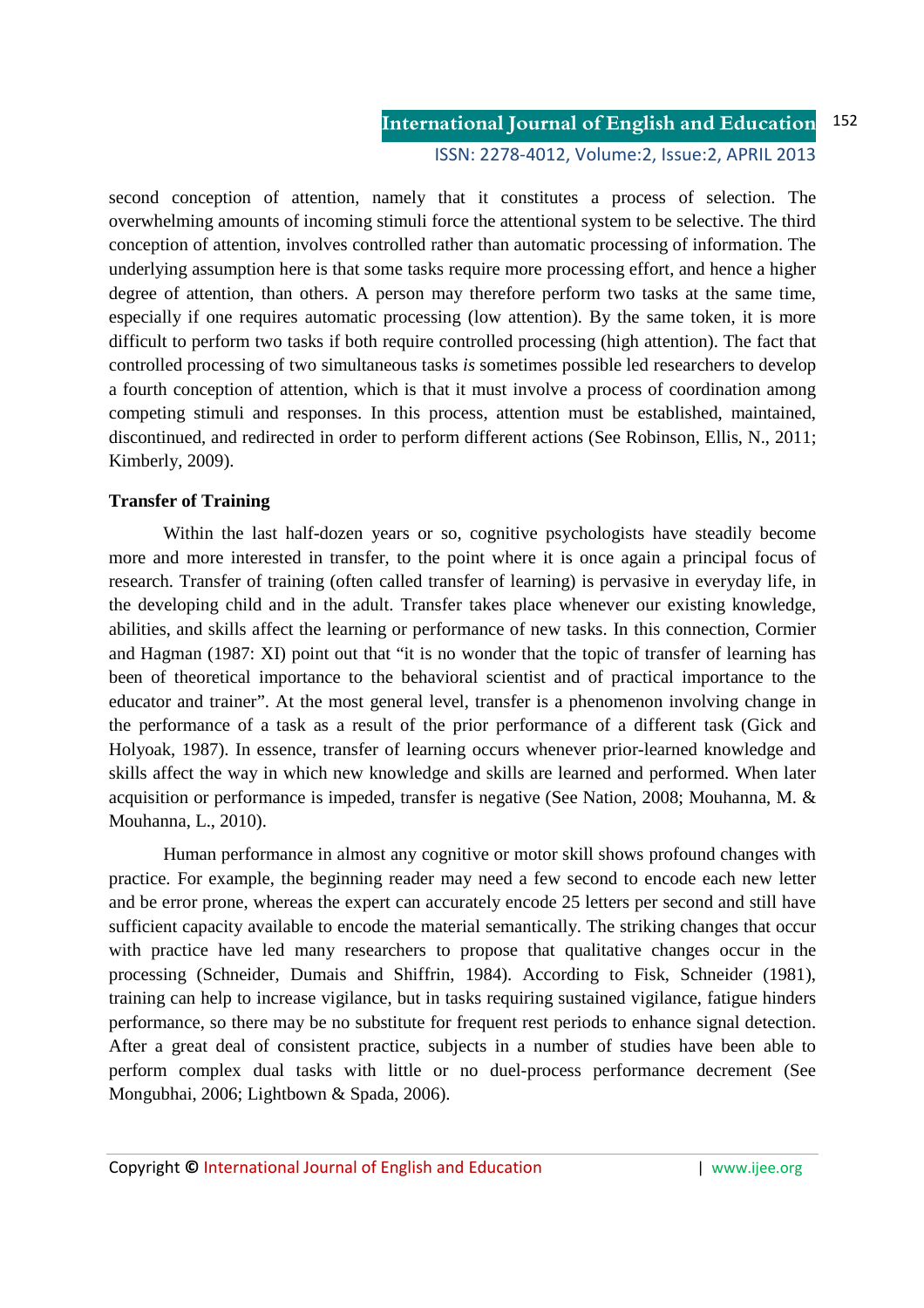ISSN: 2278-4012, Volume:2, Issue:2, APRIL 2013

Because transfer depends on the application of previously acquired knowledge, it is inherently dependent on memory. There are four classes of factors that determine transfer performance, adapted from the four-factor model of memory performance developed by Jenkins (1979). First, it is important to consider the structure of the task to be initially learned and its relationship to the transfer task. That is, the learner's representation of the task is necessarily dependent on the structure of the task itself. Second, it is necessary to assess whether the conditions at encoding foster learning of the material and are appropriate for the subsequent transfer task. The third class of factors concerns conditions at retrieval (i.e, the performance of the transfer task) that influence access to and applications of appropriate knowledge. The fourth important factor to be considered is the background knowledge of the subjects. Effective transfer of knowledge depends on its prior acquisition. As long as structurally similar responses are acquired in the training and transfer tasks, positive transfer increases with degree of initial learning. Despite the importance of this basic fact, studies of transfer have not always demonstrated the requisite degree of initial learning.

### **The Present Study**

 The present study reports the results of an experiment, which was conducted on 200 learners of English as a foreign language. It attempts to answer three interrelated questions: 1) to what extent does the advanced students' performance in listening tasks differ from that of the beginning students before and after training?; 2) how can two types of training (intensive listening vs. improving learners' linguistic skills) affect  $L_2$  learners' comprehension skill?, and 3) what does students' performance, before and after the training, tell us about their abilities to transfer?

 The reader is reminded that listening comprehension is characterized as a highly-complex problem-solving activity that can be broken down into a set of distinct subskills. Two of these skills were described by Rivers (1972) as the recognition of component parts of the language (words, verb groups, simple phrases) and memory for these elements, once they have been recognized. Recognizing linguistic elements, while essential to the process, is not sufficient for comprehending what is heard.

### **Results**

The first question that this study attempts to answer is "to what extent does the advanced students' performance in listening comprehension skill differ from that of the beginning students before and after training?". Based on the results of the experiment reported in the present study, the following conclusions can be made:

1) Sub-group (1) of the beginning subjects (N=50) scored a total of 408 out of 1500 points in the pre-test, with a means of 8.16, and standard deviation of 3.18. After receiving visual training, they scored a total of 728 points in the post-test, with a means of 14.56, and standard deviation of 4.74.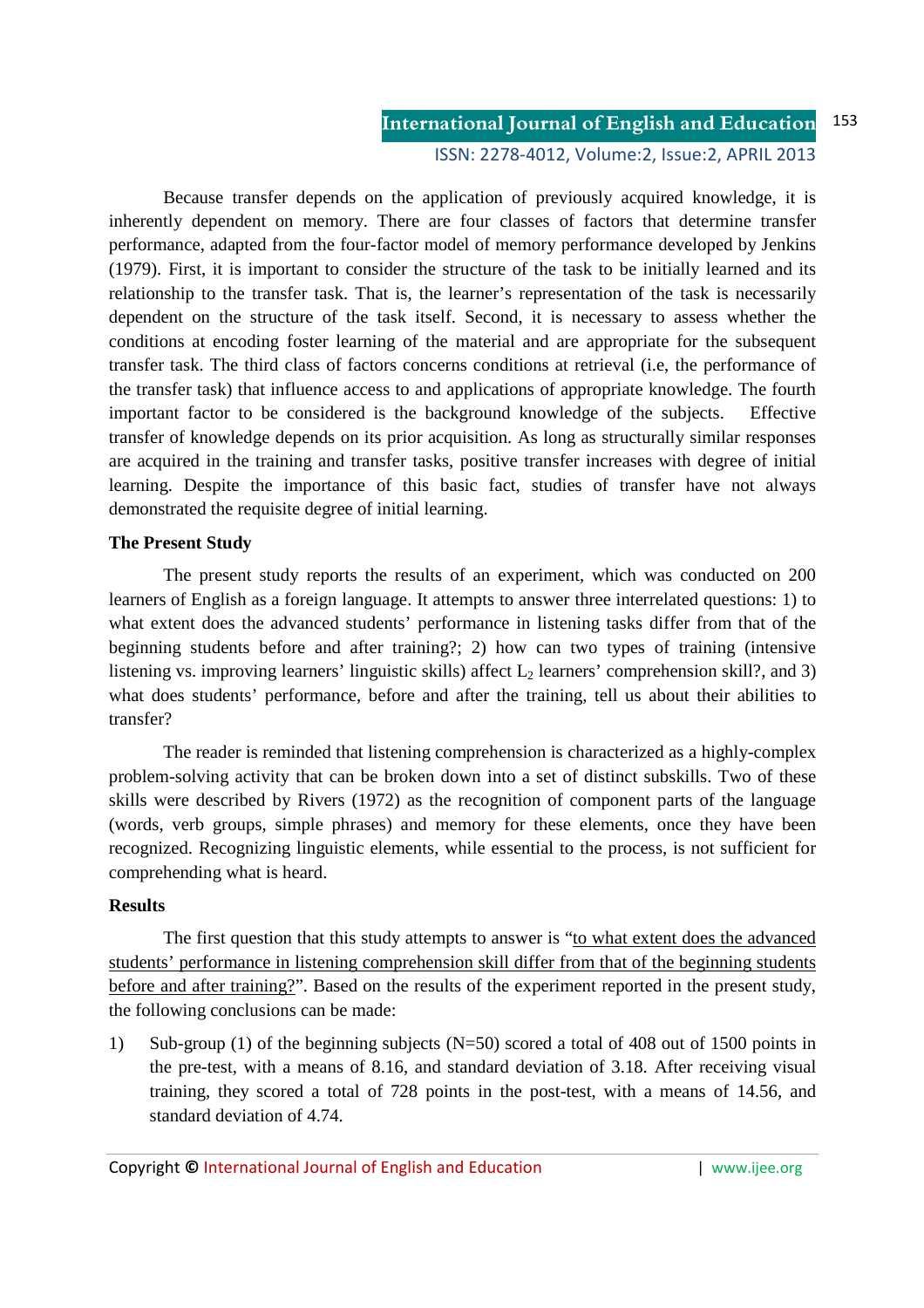ISSN: 2278-4012, Volume:2, Issue:2, APRIL 2013

- 2) Sub-group (2) of the beginning subjects (N=50) scored a total of 387 out of 1500 points in the pre-test, with a means of 7.74, and standard deviation of 3.20. After receiving auditory training, they scored a total of 526, with a means of 10.52, and standard deviation of 4.51.
- 3) Sub-group (1) of the advanced subjects (N=50) scored a total of 411 points out of 1500 in the pre-test, with a means of 8.22, and standard deviation of 3.44. After receiving visual training, they scored a total of 659 in the post-test, with a means of 13.18, and standard deviation of 4.59.
- 4) Sub-group (2) of the advanced subjects scored a total of 481 points out of 1500 in the pretest, with a means of 9.62 and standard deviation of 3.72. After receiving auditory training, they scored a total of 695 points in the post-test, with a means of 13.90, and standard deviation of 5.82 (see Table 1).

### **Table (1)**

### **Means and standard deviations of subjects' scores in the pre- and post- tests**.

Note: Beginners and Advanced (1): Visual training group.

Beginners and Advanced (2): Auditory training group.

| No. | Group                   | N  | X   | $X^2$ | $\rm \overline{X}$ | <b>SD</b> |
|-----|-------------------------|----|-----|-------|--------------------|-----------|
|     | Beginners (1) Pre-Test  | 50 | 408 | 3836  | 8.16               | 3.18      |
| 2   | Beginners (1) Post-Test | 50 | 728 | 11724 | 14.56              | 4.74      |
| 3   | Beginners (2) Pre-Test  | 50 | 387 | 3507  | 7.74               | 3.20      |
| 4   | Beginners (2) Post-Test | 50 | 526 | 6552  | 10.52              | 4.51      |
| 5   | Advanced (1) Pre-Test   | 50 | 411 | 3971  | 8.22               | 3.44      |
| 6   | Advanced (1) Post-Test  | 50 | 659 | 9741  | 13.18              | 4.59      |
| 7   | Advanced (2) Pre-Test   | 50 | 481 | 5321  | 9.62               | 3.72      |
| 8   | Advanced (2) Post-Test  | 50 | 695 | 11351 | 13.90              | 5.82      |

- 5) Both sub-groups of the beginning subjects (N=100) scored a total of 795 points out of 3000 in the pre-test, with a means of 7.95, and standard deviation of 3.20. After receiving two types of training (visual and auditory), they scored a total of 1254 points, with a means of 12.54, and standard deviation of 5.05.
- 6) Both sub-groups of the advanced subjects  $(N=100)$  scored a total of 892 points out of 3000 in the pre-test, with a means of 8.92 and standard deviation of 3.65. After receiving both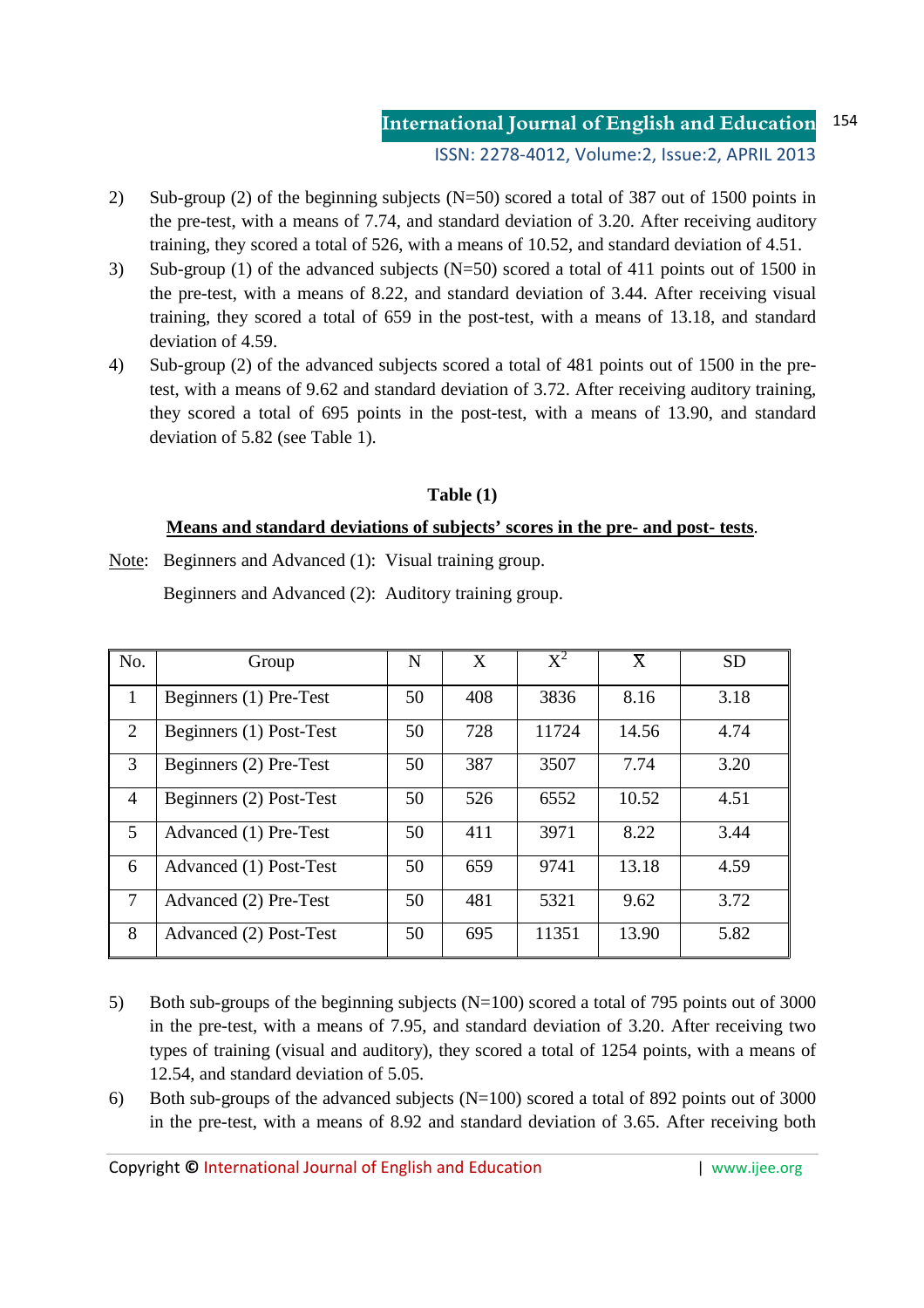types of training (visual and auditory), they scored a total of 1354 points in the post-test, with a means of 13.54, and standard deviation of 5.25 (see Table 2).

## **Table (2)**

# **Means and standard deviations of both beginners and advanced in the pre- and post- tests.**

| No.            | Group                       | N   | X    | X2    | $\mathord{\text{--x}}$ | <b>SD</b> |
|----------------|-----------------------------|-----|------|-------|------------------------|-----------|
|                | Beginners $(1+2)$ Pre-Test  | 100 | 795  | 7343  | 7.95                   | 3.20      |
| 2              | Beginners $(1+2)$ Post-Test | 100 | 1254 | 18276 | 12.54                  | 5.05      |
| 3              | Advanced $(1+2)$ Pre-Test   | 100 | 892  | 9292  | 8.92                   | 3.65      |
| $\overline{4}$ | Advanced $(1+2)$ Post-Test  | 100 | 1354 | 21092 | 13.54                  | 5.25      |

- 7) Comparing the performance of sub-group (1) of the beginning subjects in the pre-test to the performance of sub-group (2) of the beginning subjects in the pre-test shows that there is no significant statistical difference between the two. The T value is 0.65 which is not statistically significant.
- 8) Comparing the performance of sub-group (1) of the beginning subjects in the pre-test to their performance in the post-test was in favour of the post-test. The T value is 7.85, which is statistically significant at 0.01. Also, comparing the performance of sub-group (2) of the beginning subjects in the pre-test to their performance in the post-test (auditory training) shows that the training effect is statistically significant. The T value is 3.52, which is statistically significant at 0.01.
- 9) Comparing the performance of all Beginners (N=100) in the pre-test to that of all Advanced (N=100) in the pre-test was in favour of the Advanced subjects. The T value is 1.99, which is statistically significant at 0.05.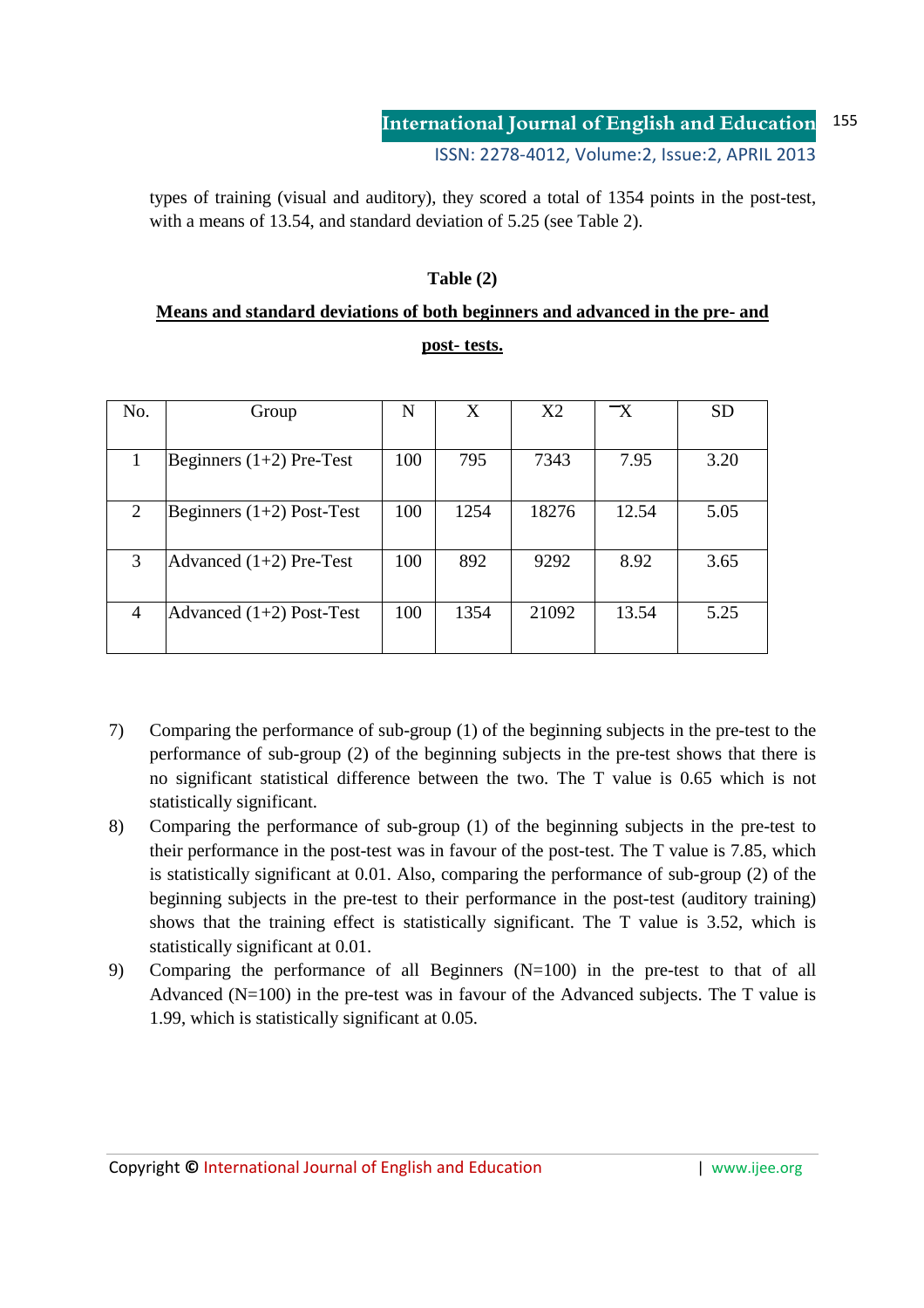ISSN: 2278-4012, Volume:2, Issue:2, APRIL 2013

### **Table (3)**

## **T-Test**

| Variables                  | N   | $\overline{X}$ | <b>SD</b> | T    | Sign. Level | In favour of            |  |
|----------------------------|-----|----------------|-----------|------|-------------|-------------------------|--|
| Beginners (1) Pre-Test     | 50  | 8.16           | 3.18      | 0.65 |             |                         |  |
| Beginners (2) Post-Test    | 50  | 7.74           | 3.20      |      | Insign.     |                         |  |
| Advanced (1) Pre-Test      | 50  | 8.22           | 3.44      |      |             |                         |  |
| Advanced (2) Post-Test     | 50  | 9.62           | 3.72      | 1.93 | Insign.     |                         |  |
| Beginners (1) Pre-Test     | 50  | 8.16           | 3.18      | 0.09 |             |                         |  |
| Advanced (1) Pre-Test      | 50  | 8.22           | 3.44      |      | Insign.     |                         |  |
| Beginners (2) Pre-Test     | 50  | 7.74           | 3.20      |      |             |                         |  |
| Advanced (2) Pre-Test      | 50  | 9.62           | 3.72      | 2.68 | 0.01        | Advanced (2) Pre-Test   |  |
| Beginners $(1+2)$ Pre-Test | 100 | 7.95           | 3.20      | 1.99 | 0.05        | Advanced $(1+2)$ Pre-   |  |
| Advanced $(1+2)$ Pre-Test  | 100 | 8.92           | 3.65      |      |             | <b>Test</b>             |  |
| Beginners (1) Pre-Test     | 50  | 8.16           | 3.18      | 7.85 | 0.01        |                         |  |
| Beginners (1) Post-Test    | 50  | 14.56          | 4.74      |      |             | Beginners (1) Post-Test |  |
| Beginners (2) Pre-Test     | 50  | 7.74           | 3.20      |      |             |                         |  |
| Beginners (2) Pre-Test     | 50  | 10.52          | 4.51      | 3.52 | 0.01        | Beginners (2) Post-Test |  |

 $N_1 = N_2 = 100$ 

 $T = 2.60$  significant at 0.01

 $= 1.97$  significant at 0.05

10) Comparing the performance of sub-group (1) of the Beginning subjects in the pre-test to that of sub-group (1) of the Advanced subjects in the pre-test shows no significant statistical difference between the two. The T value is 0.09, which is not statistically significant. In addition, comparing the performance of sub-group (2) of the Beginning subjects in the pre-test to the performance of sub-group (2) of the Advanced subjects in the pre-test shows statistical significant difference between them in favour of the Advanced sub-group. The T value is 2.68 which is statistically significant at 0.01.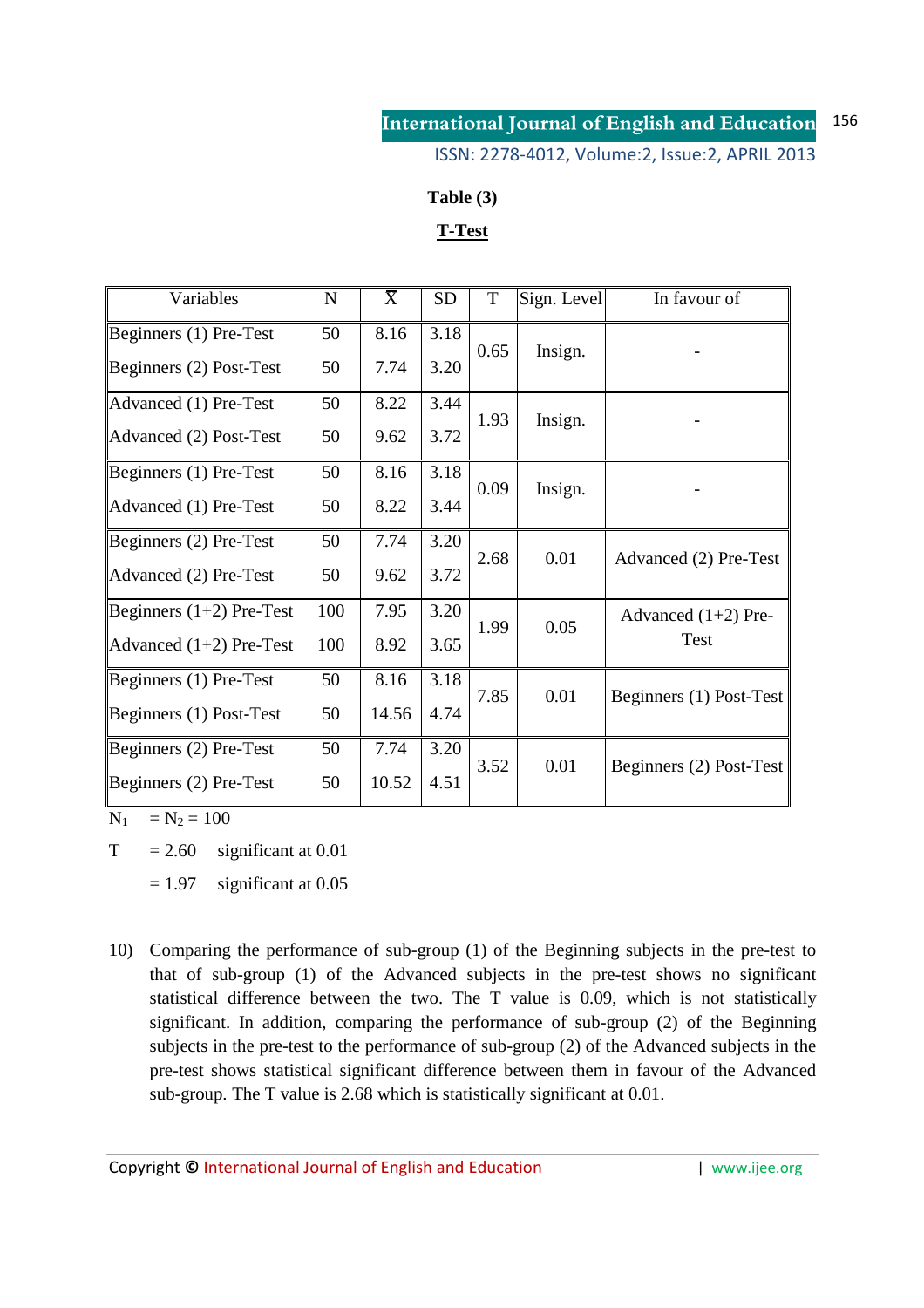- 11) Comparing the performance of sub-group (1) of the Advanced subjects in the pre-test to that of sub-group (2) of the Advanced subjects in the pre-test shows no significant statistical difference between the two. The T value is 1.93 which is not significant statistically (see Table 3).
- 12) Table (4) shows that comparing the performance of the beginning subjects (N=100) in the pre-test to their performance in the post-test was in favor of the post-test. The T value is 7.64, which is statistically significant at 0.01. Similarity, comparing the performance of the advanced subjects  $(N=100)$  in the pre-test to their performance in the post-test was in favour of the post-test. The T value is 7.19, which is statistically significant at 0.01.
- 13) Comparing the performance of sub-group 1) of the advanced subjects (N=50) in the pre-test to their performance in the post-test was in favour of the post-test. The T value is 6.05, which is statistically significant at 0.01. The same can be said regarding sub-group 2) of the advanced subjects. The T value is 4.34, which is statistically significant at 0.01.
- 14) More importantly, comparing the performance of sub-group (1) of the beginning subjects in the post-test (after receiving visual training) to the performance of sub-group (2) of the beginning subjects in the post-test (after receiving auditory training) was in favour of the visual training. the T value is 4.32 which is statistically significant at 0.01 However, this is not the case with the advanced subjects. That is, comparing the performance of sub-group (1) of the advanced subjects in the post-test (after receiving visual training) to the performance of sub-group (2) of the advanced subjects in the post-test (after receiving auditory training) shows that the effect of either training has no significant statistical value. The T value is 0.68 which is not statistically significant (see Table 4).

| Variables                   | $\mathbf N$ | $\bar{X}$    | <b>SD</b> | T    | Sign. | In favour of                |
|-----------------------------|-------------|--------------|-----------|------|-------|-----------------------------|
|                             |             |              |           |      | Level |                             |
| Beginners $(1+2)$ Pre-Test  | 100         | 7.95         | 3.20      |      |       |                             |
| Beginners $(1+2)$ Post-Test | 100         | $12.54$ 5.05 |           | 7.64 | 0.01  | Beginners $(1+2)$ Post-Test |
| Advanced $(1+2)$ Pre-Test   | 100         | 8.92         | 3.65      |      |       |                             |
| Advanced $(1+2)$ Post-Test  | 100         | 13.54        | 5.25      | 7.19 | 0.01  | Advanced $(1+2)$ Post-Test  |
| Advanced (1) Pre-Test       | 50          | 8.22         | 3.44      |      |       |                             |
| Advanced (1) Post-Test      | 50          | 13.18        | 4.59      | 6.05 | 0.01  | Advanced (1) Post-Test      |
| Advanced (2) Pre-Test       | 50          | 9.62         | 3.72      |      |       |                             |
| Advanced (2) Post-Test      | 50          | 13.90 5.82   |           | 4.34 | 0.01  | Advanced (2) Post-Test      |

**T-Test**

**Table (4)**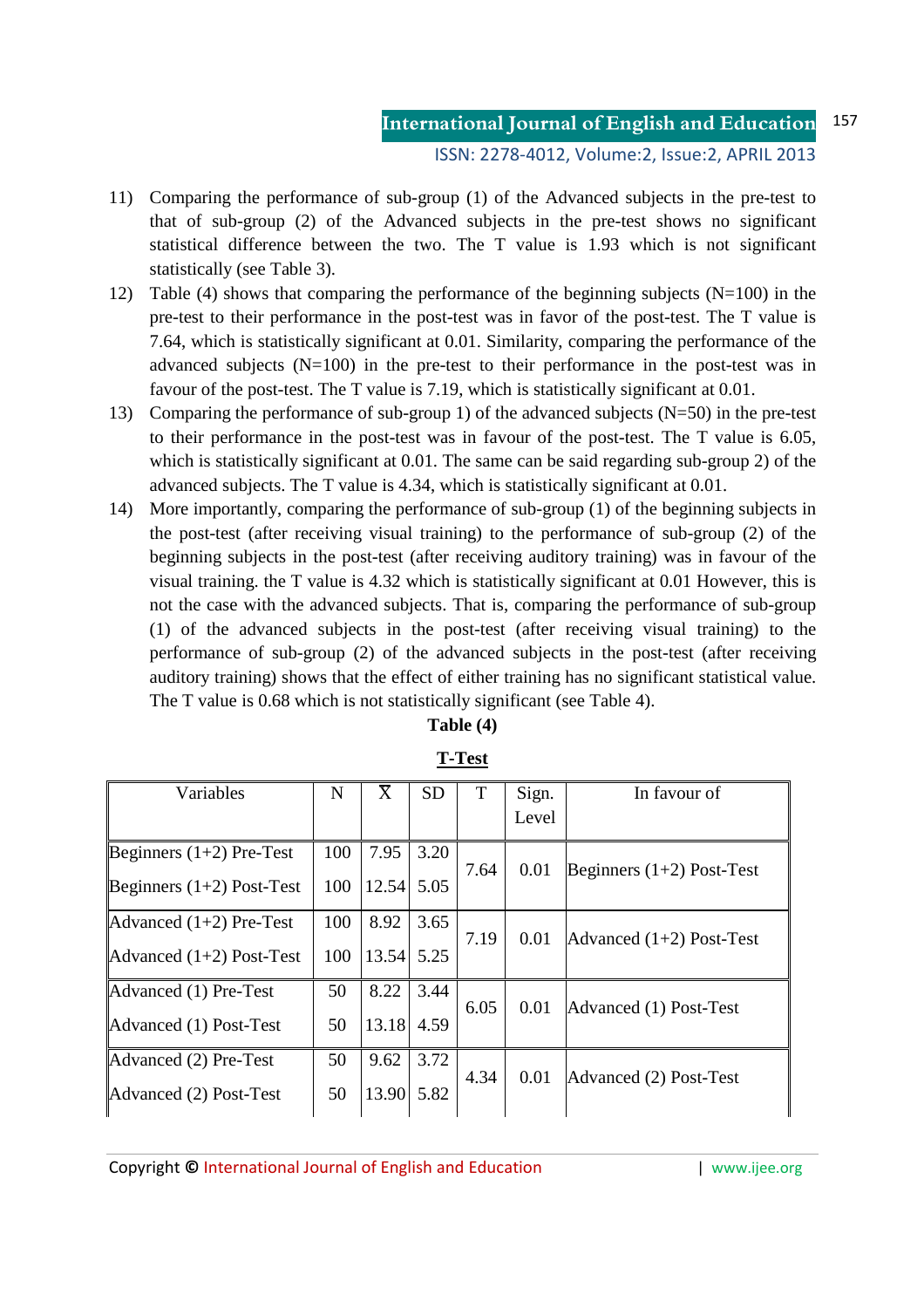ISSN: 2278-4012, Volume:2, Issue:2, APRIL 2013

| Beginners (1) Post-Test     | 50  | $14.56$ 4.74 |      |                 |         | Beginners (1) Post-Test |  |
|-----------------------------|-----|--------------|------|-----------------|---------|-------------------------|--|
| Beginners (2) Post-Test     | 50  | 10.52 4.51   |      | 4.32            | 0.01    |                         |  |
| Advanced (1) Post-Test      | 50  | 13.18        | 4.59 |                 |         |                         |  |
| Advanced (2) Post-Test      | 50  |              |      | 0.68            | Insign. |                         |  |
| Beginners $(1+2)$ Post-Test | 100 | $12.54$ 5.05 |      |                 |         |                         |  |
| Advanced $(1+2)$ Post-Test  | 100 | $13.54$ 5.25 |      | Insign.<br>1.37 |         |                         |  |

 $N_1 = N_2 = 50$ ; T = 2.63 significant at 0.01

 $=$  1.98 significant at 0.05

 The second question that the present study seeks to answer is "how can two types of training (intensive listening vs. improving learners' linguistic skills) affect  $L_2$  learners' listening comprehension skill?". Based on the results obtained, the following conclusions can be made:

1. The beginning subjects (N=100) scored a total of 795 points out of 3000 in the pre-test, with a means of 7.95, and standard deviation of 3.20. After receiving the two types of training (visual and auditory), they scored a total of 1254 points, with a means of 12.54, and standard deviation of 5.05.

Similarly, the advanced subjects  $(N=100)$  scored a total of 892 points out of 3000 in the pre-test, with a means of 8.92 and standard deviation of 3.65. After receiving both types of training (visual and auditory), they scored a total of 1354 points in the post test, with a means of 13.54, and standard deviation of 5.25.

2. Comparing the performance of sub-group (1) of the beginning subjects in the post-test (after receiving visual training) to the performance of sub-group (2) of the beginning subjects in the post test (after receiving auditory training) was in favour of the visual training. The T value is 4.32 which is statistically significant at 0.01. However, this is not the case with the advanced subjects. That is, comparing the performance of sub-group (1) of the advanced subjects in the post-test (after receiving visual training) to the performance of sub-group (2) of the advanced subjects in the post-test (after receiving auditory training) shows that the effect of either training has no significant statistical value. The T value is 0.68 which is not statistically significant. Tables (5) and (6), and Figure (6) below, may clarify this point.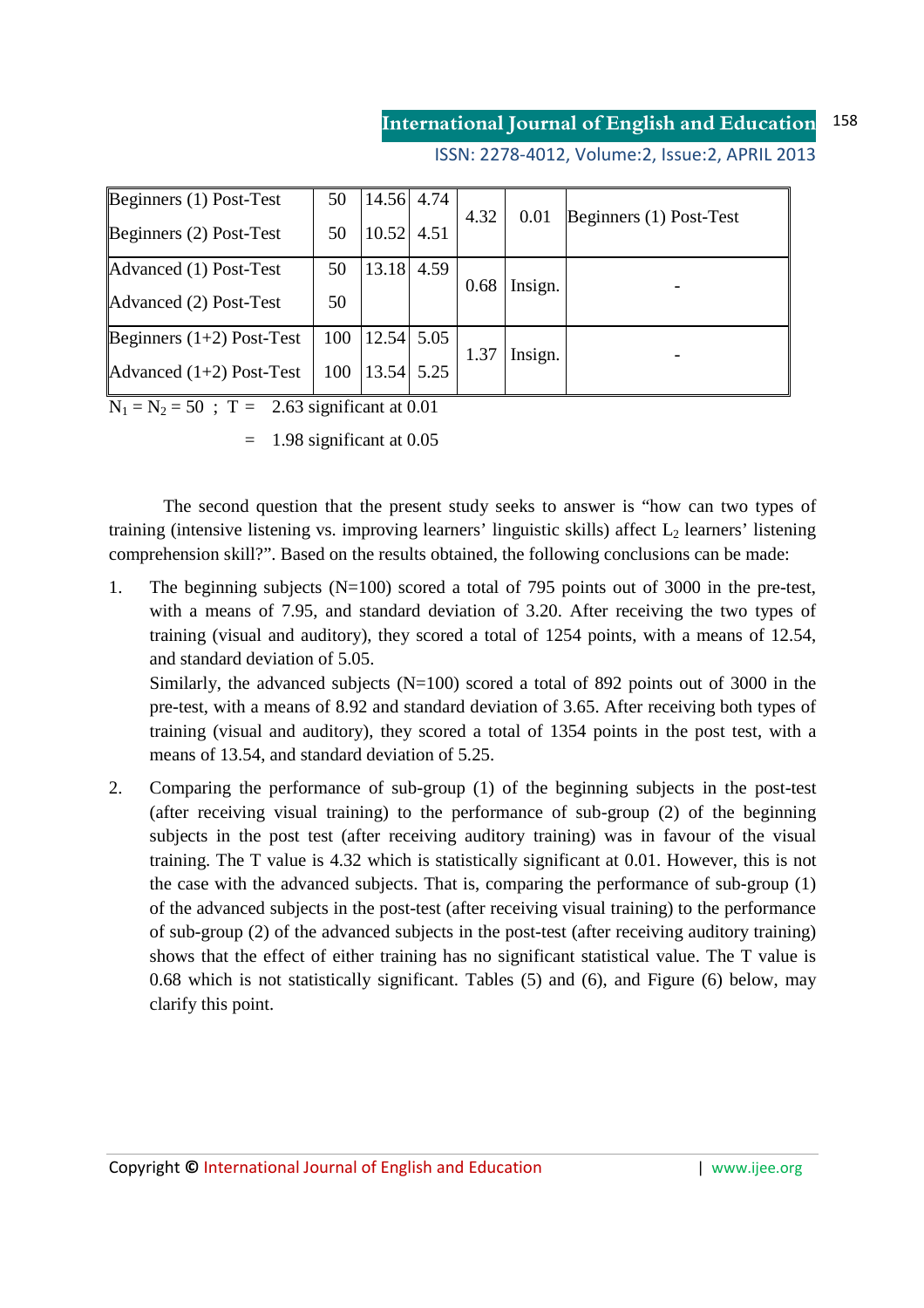ISSN: 2278-4012, Volume:2, Issue:2, APRIL 2013

## **Table (5)**

# **Beginners (N=100)**

| Total |           | <b>Test Type</b> |       |                 |                  |
|-------|-----------|------------------|-------|-----------------|------------------|
|       | Post-Test | Pre-Test         |       |                 |                  |
| 100   | 50        | 50               | N     | Beginners $(1)$ |                  |
| 1136  | 728       | 408              | X     | Visual          |                  |
| 15560 | 11724     | 3836             | $X^2$ |                 | Type of Training |
| 100   | 50        | 50               | N     | Beginners (2)   |                  |
| 913   | 526       | 387              | X     | Auditory        |                  |
| 10059 | 6552      | 3507             | X2    |                 |                  |
| 200   | 100       | 100              | N     |                 |                  |
| 2049  | 1254      | 795              | X     | Total           |                  |
| 25619 | 18276     | 7343             | $X^2$ |                 |                  |

### **Table (6)**

## **Analysis of Variance (2x2) between the type of Training (visual vs. Auditory) and Test-Type (Pre- and Post-Tests) For Beginners**

| Source of Variance    | Squares | Degree of freedom | Variance | F     | Sign. |
|-----------------------|---------|-------------------|----------|-------|-------|
| <b>Total Score</b>    | 4627    | 199               |          |       |       |
| <b>Between Groups</b> | 1465.86 | 3                 |          |       |       |
| <b>Within Groups</b>  | 3161.14 | 196               | 16.13    |       |       |
| Type of Training      | 248.65  |                   | 248.65   | 15.42 | 0.01  |
| <b>Test Type</b>      | 1053.41 |                   | 1053.41  | 65.31 | 0.01  |
| Interaction           | 163.80  |                   | 163.80   | 10.16 | 0.01  |

 $\overline{F}$  = 6.76 significant at 0.01

 $= 3.89$  significant at 0.05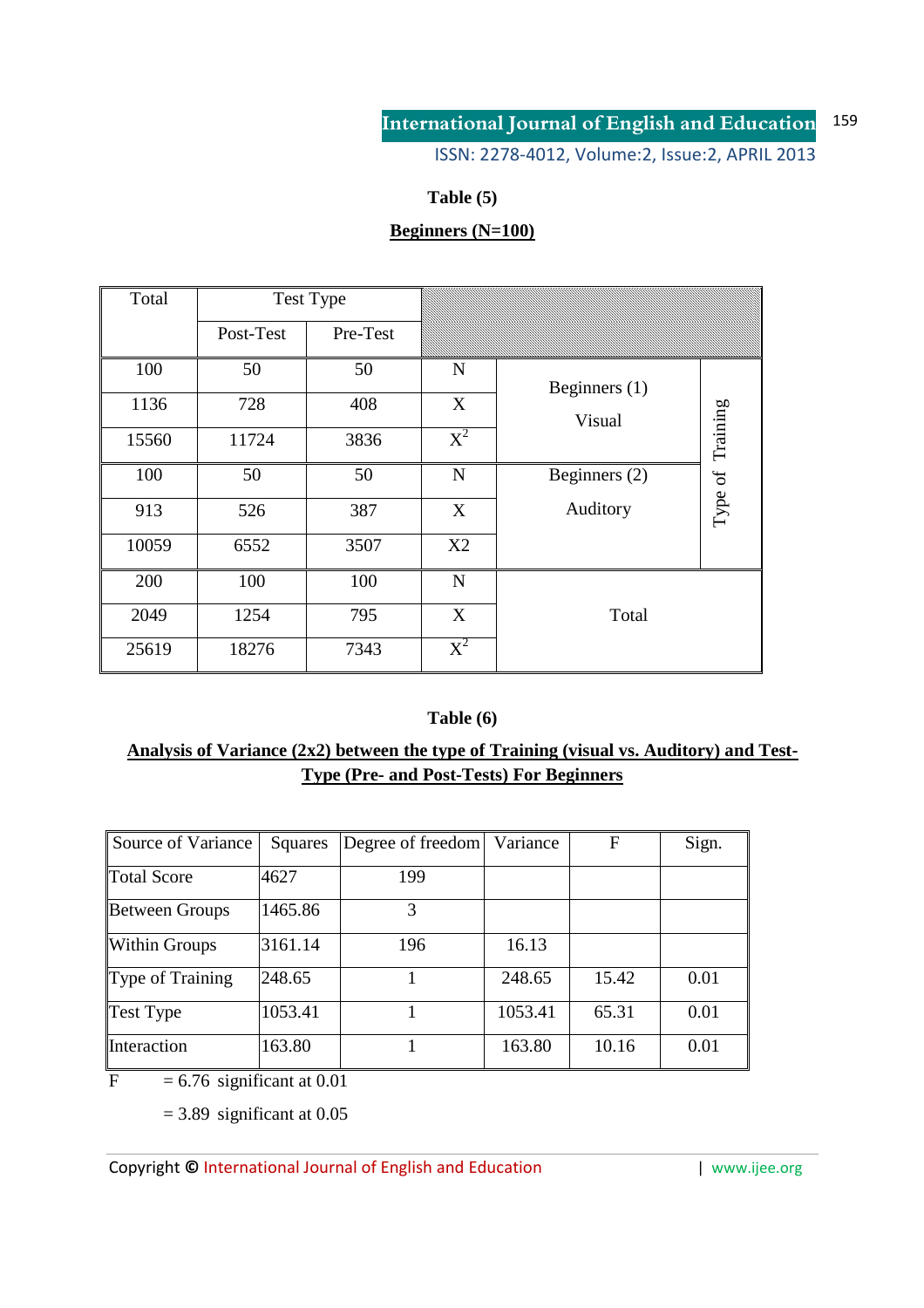3. Tables (5) and (6), and Figure (1) show that the training that the beginning subjects received affected positively their performance in the post-tests. Table (6) shows that there is significant relationship between the training that beginning subjects received and their performance in the post-test. The F values that signify this result are 15.42 and 65.31, respectively. There is also a statistically significant effect of interaction of the training offered and the test type. The F value that signifies this result is 10.16. All F values are statistically significant at 0.01.



### **Figure (1)**

Moreover, Figure (1) clearly shows that the visual training is more effective than auditory training for the beginning subjects. Due to the visual training, sub-group (1) of the beginning subjects scored higher in the post-test (the means for their scores were 8.16 in the pre-test, and 14.56 in the post-test). Although the auditory training resulted in improving the performance of sub-group (2) of the beginning subjects in the post-test, its effect is not the same as that of the visual training.

Tables (7) and (8), and Figure (2) clarify the situation with the advanced subject.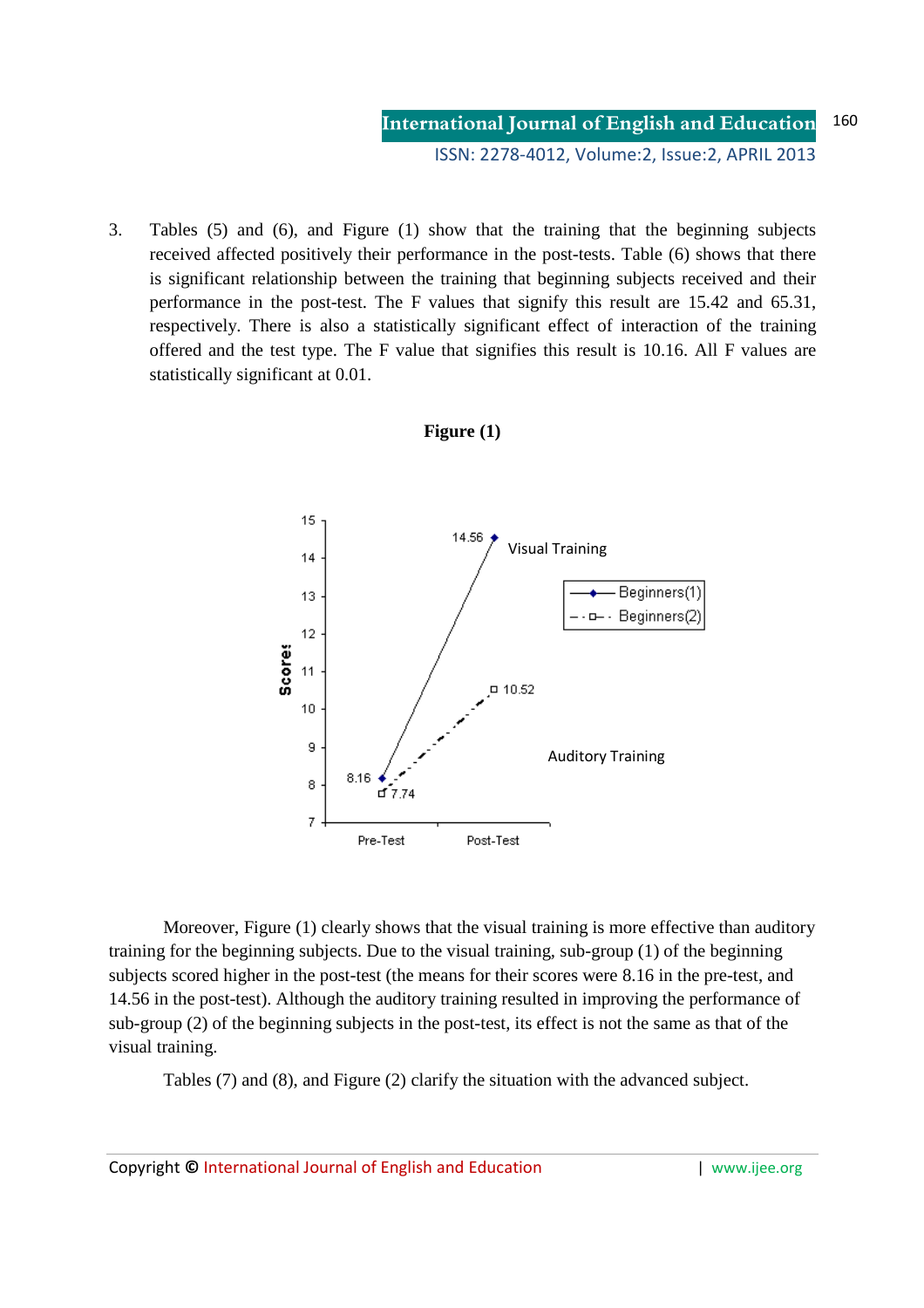ISSN: 2278-4012, Volume:2, Issue:2, APRIL 2013

## **Table (7)**

# **Advanced (1+2)**

| Total |           | Test Type |                  |              |                  |
|-------|-----------|-----------|------------------|--------------|------------------|
|       | Post-Test | Pre-Test  |                  |              |                  |
| 100   | 50        | 50        | N                | Advanced (1) |                  |
| 1070  | 659       | 411       | X                | Visual       |                  |
| 13712 | 9741      | 3971      | $X^2$            |              | Type of Training |
| 100   | 50        | 50        | $\mathbf N$      | Advanced (2) |                  |
| 1176  | 695       | 481       | X                | Auditory     |                  |
| 16672 | 11351     | 5321      | $\overline{X}^2$ |              |                  |
| 200   | 100       | 100       | N                |              |                  |
| 2246  | 1354      | 892       | X                | Total        |                  |
| 30384 | 21092     | 9292      | $X^2$            |              |                  |

## **Table (8)**

## **Analysis of variance (2x2) between the type of training (Visual vs. Auditory) and test-type (pre- and post-tests) for advanced subjects**

| Source of Variance    | <b>Squares</b> | Degree of freedom | Variance | F     | Sign.   |
|-----------------------|----------------|-------------------|----------|-------|---------|
| <b>Total Score</b>    | 5161.42        | 199               |          |       |         |
| <b>Between Groups</b> | 1129.18        | 3                 |          |       |         |
| <b>Within Groups</b>  | 4032.24        | 196               | 20.57    |       |         |
| Type of Training      | 56.18          |                   | 56.18    | 2.73  | Insign. |
| <b>Test Type</b>      | 1067.22        |                   | 1067.22  | 51.88 | 0.01    |
| Interaction           | 5.78           |                   | 5.78     | 0.28  | Insign. |

 $F = 6.76$  significant at 0.01

 $= 3.89$  significant at 0.05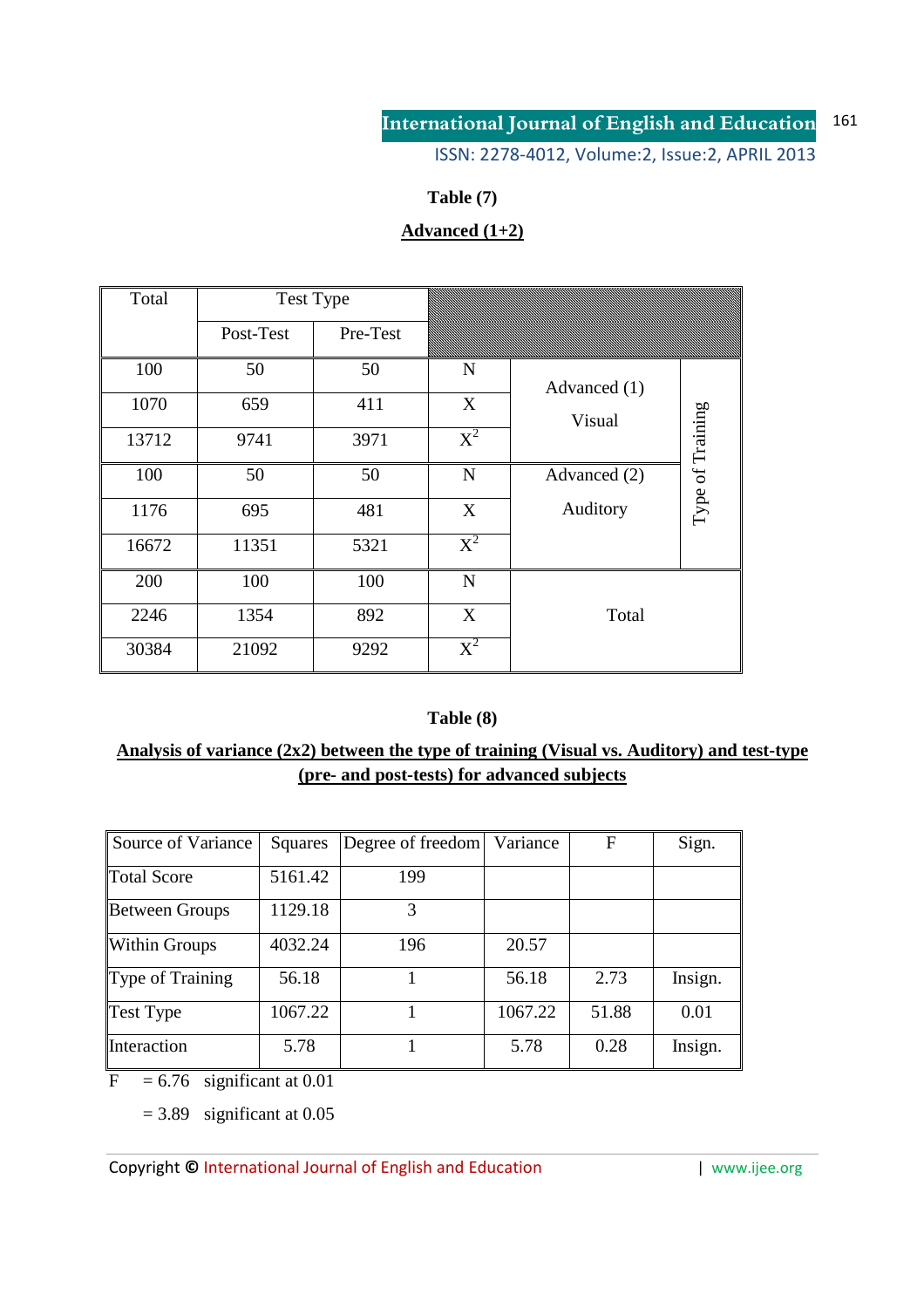4. Tables (7) and (8), and Figure (2) show the extent to which the training that was given to the Advanced subjects affected their performance in the post test. Table (8) shows that neither the visual nor the auditory training significantly affected the advanced subjects' performance in the post test. The F values that signify this result are 2.73 and 0.28, respectively. Table (8) also shows that the Advanced subjects' performance in the post test was somewhat better than it was in the pre-test. The F value that signifies this result was 51.88, which is statistically significant at 0.01. This second result may appear to contradict the first result; but it is not. This can be illustrated in Figure (2).

Figure (2) clearly shows the increase in the Advanced subjects' performance in the posttest, which implies that the training had some effect. This effect, however, is not statistically significant. The means for sub-group (1) of the advanced subjects were 8.22 in the pre-test, and 13.18 in the post-test (after visual training). Similarly, the means for sub-group (2) of the advanced subjects were 9.62 in the pre-test, and 13.90 in the post-test (after auditory training). This will be, further, clarified more in tables (9) and (10) and Figure (3) next.



**Figure (2)**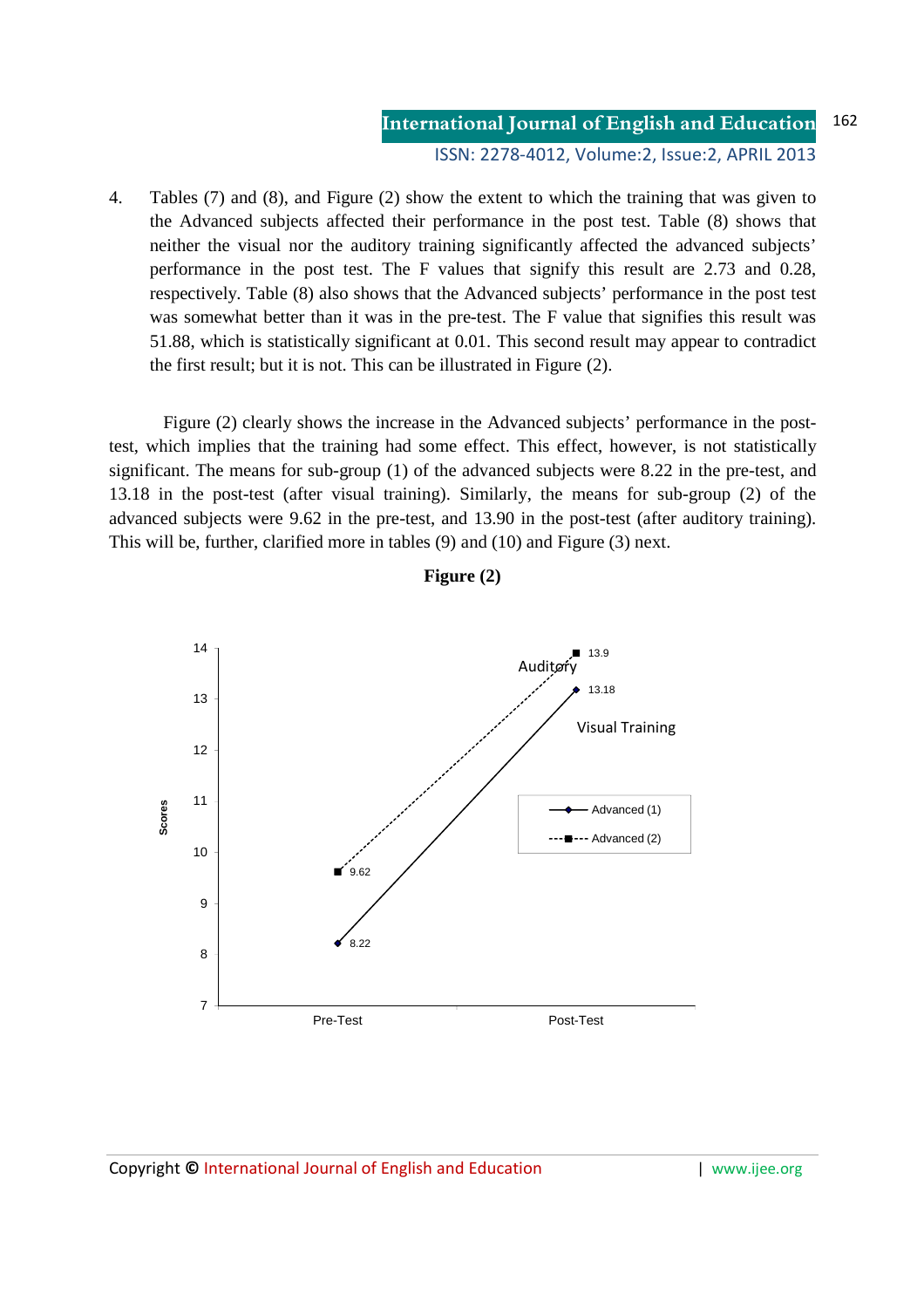ISSN: 2278-4012, Volume:2, Issue:2, APRIL 2013

## **Table (9)**

| Total | Students' Academic status |                  |             |          |                  |
|-------|---------------------------|------------------|-------------|----------|------------------|
|       | Advanced                  | <b>Beginners</b> |             |          |                  |
| 100   | 50                        | 50               | $\mathbf N$ |          |                  |
| 1387  | 659                       | 728              | X           | Visual   |                  |
| 21465 | 9741                      | 11724            | X2          |          | Type of Training |
| 100   | 50                        | 50               | $\mathbf N$ |          |                  |
| 1221  | 695                       | 526              | X           | Auditory |                  |
| 17903 | 11351                     | 6552             | X2          |          |                  |
| 200   | 100                       | 100              | ${\bf N}$   |          |                  |
| 2608  | 1354                      | 1254             | X           | Total    |                  |
| 39368 | 21092                     | 18276            | X2          |          |                  |

### **Table (10)**

## **Analysis of variance (2x2) between students' academic status (beginners vs. advanced) and type of training: the post-test**

| Source of Variance     | Squares | Degree of | Variance | $\mathbf F$ | Sign.   |
|------------------------|---------|-----------|----------|-------------|---------|
|                        |         | freedom   |          |             |         |
| <b>Total Score</b>     | 5359.68 | 199       |          |             |         |
| <b>Between Groups</b>  | 471     | 3         |          |             |         |
| <b>Within Groups</b>   | 4888.68 | 196       | 24.94    |             |         |
| Type of Training       | 137.78  |           | 137.78   | 5.52        | 0.05    |
| <b>Academic Status</b> | 50      |           | 50       | 2.01        | Insign. |
| Interaction            | 283.22  |           | 283.22   | 11.36       | 0.01    |

 $\overline{F}$  = 6.76 significant at 0.01

 $= 3.89$  significant at 0.05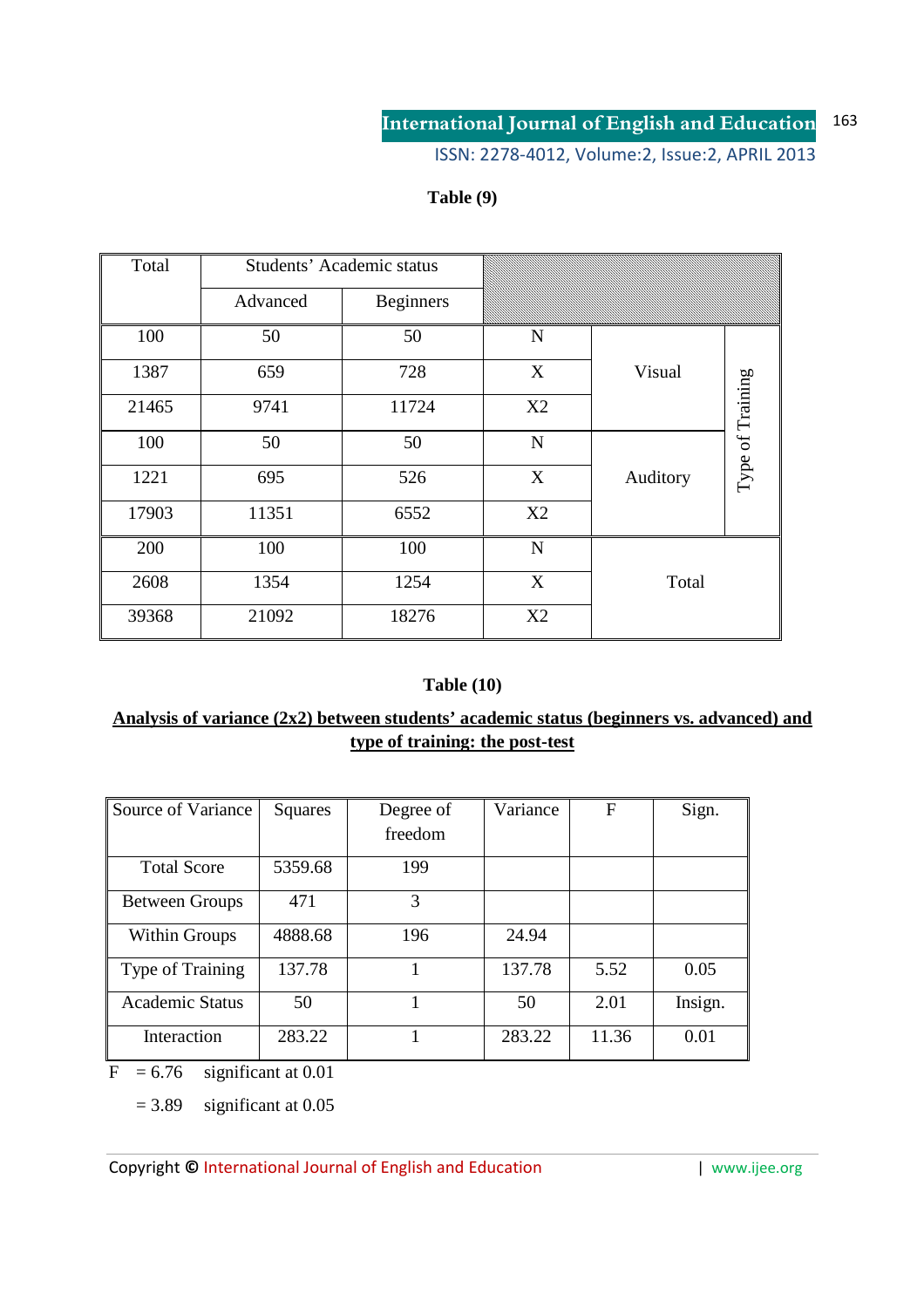5. Tables (9) and (10), and Figure (4) shows that the subjects of the study did benefit from the training they received, regardless of their academic status. That is, both beginners' and advanced' scores had been improved due to the training they received. The F values that signify this result are 5.52 and 11.36. Being beginner or advanced didn't affect their benefit of the training sessions. The question, however, is that what type of training was more effective?, and with what type of students? Figure (4) may answer these two questions. According to this Figure, the following results can be summarized in the following table:



**Figure (3)**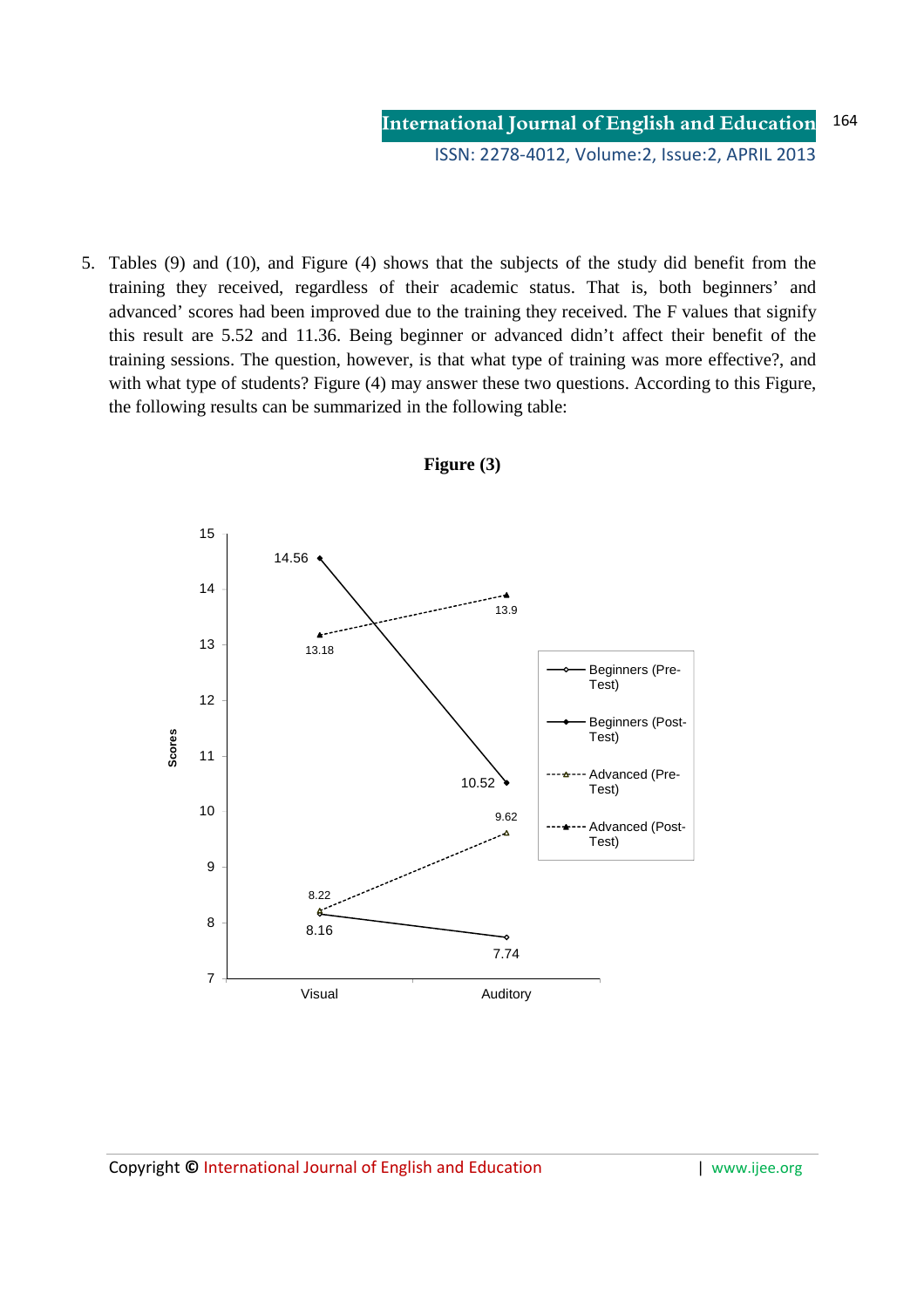ISSN: 2278-4012, Volume:2, Issue:2, APRIL 2013

## **Table (11)**

|           | Beginners $(N=100)$      | Advanced $(N=100)$       |
|-----------|--------------------------|--------------------------|
|           | <b>Visual Training</b>   | <b>Visual Training</b>   |
|           | Sub-group $(N=50)$       | Sub-group $(N=50)$       |
| Pre-Test  | 8.16                     | 8.22                     |
| Post-Test | 14.56                    | 13.18                    |
|           | <b>Auditory Training</b> | <b>Auditory Training</b> |
|           | Sub-group $(N=50)$       | Sub-group $(N=50)$       |
| Pre-Test  | 7.74                     | 9.62                     |
| Post-Test | 10.52                    | 13.90                    |

 The means of the subjects' scores, which are presented in Table (11) above, will be more clearer in the following Figures.



# **Figure (4)**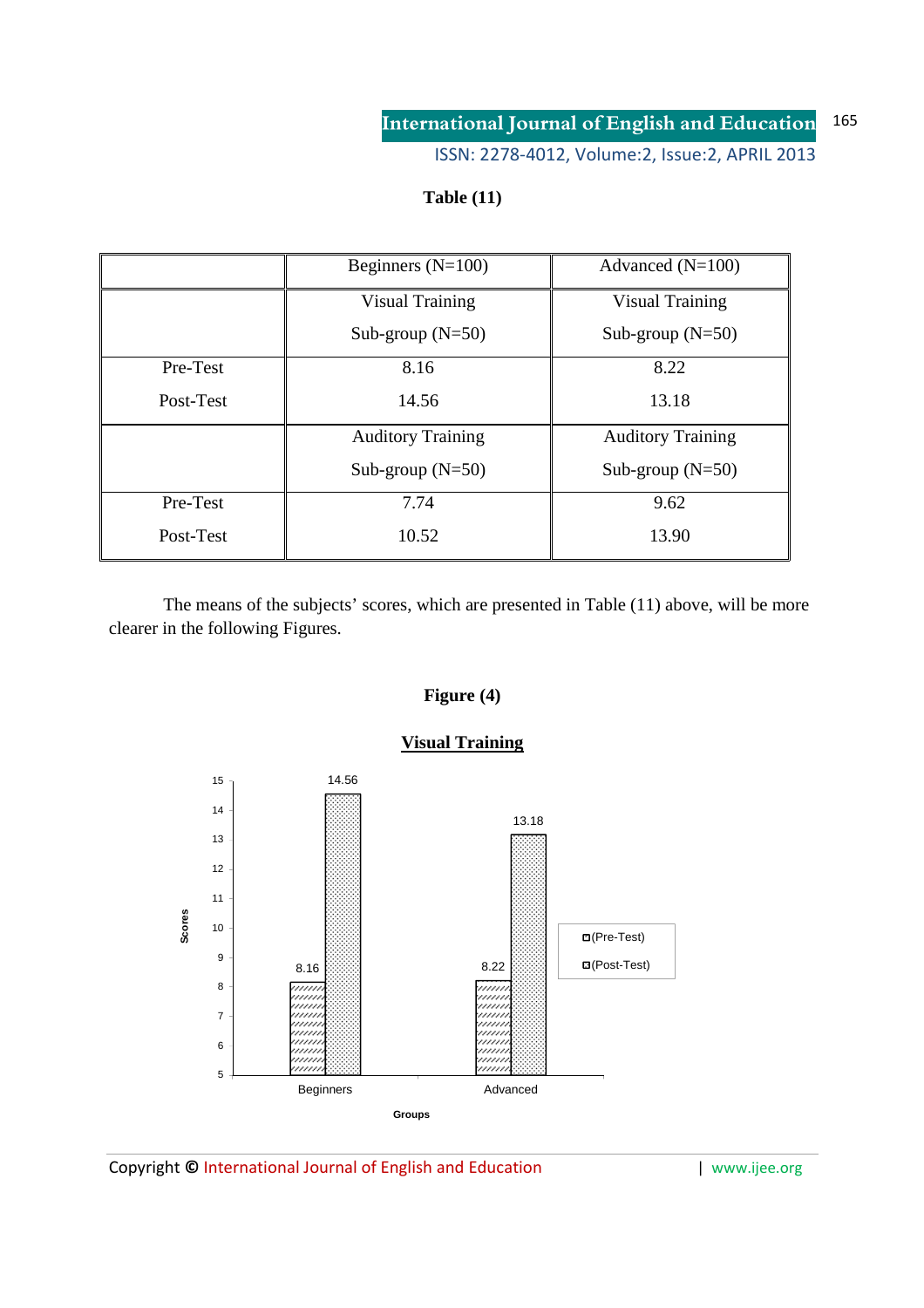ISSN: 2278-4012, Volume:2, Issue:2, APRIL 2013

**Figure (5)** 

## **Auditory Training**



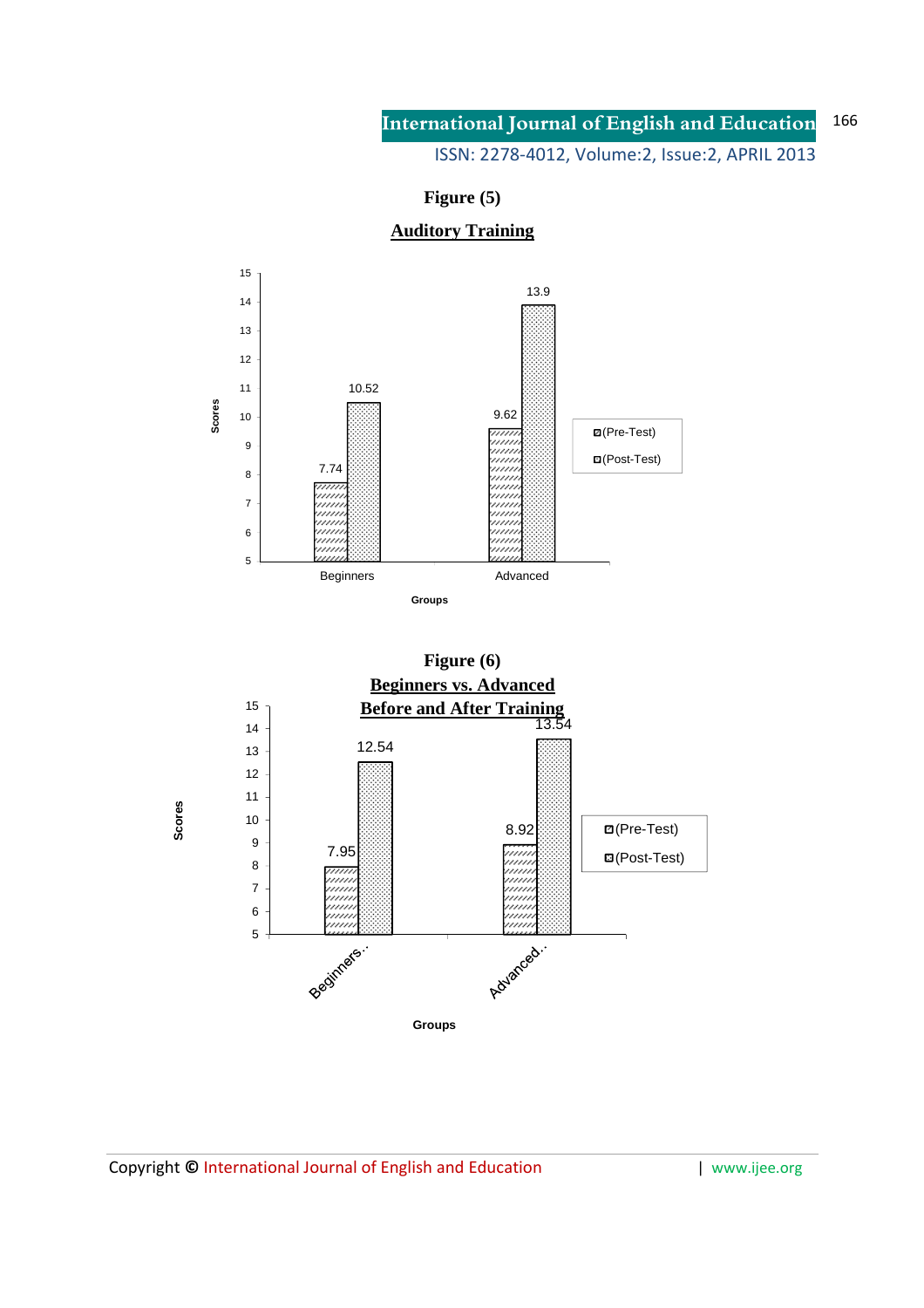### **Concluding Remarks**

In the light of the previous results, some remarks can be made:

- 1) Increased practice may lead to improved performance. And, skilled performance is due in large part to a decrease in the total amount of attentional capacity that must be devoted to a task and to an increase in the efficiency of responding through the removal of unnecessary elements.
- 2) The results of the present study advocate practicing consistent single-task components first, prior to having the learner perform the tasks concurrently. That is, in single-task training, components become automatic, no longer requiring attention.
- 3) This study provides evidence suggesting that even after substantial single-task practice, additional practice was needed to stabilize performance when a multidimensional task such as listening comprehension had to be performed concurrently. As previously mentioned, listening comprehension is characterized as a highly problem-solving activity that can be broken down into a set of distinct subskills. Two of these skills were described by Rivers (1972) as the recognition of component parts of the language (words, verb groups, simple phrases) and a memory for these elements, once they have been recognized. Recognizing linguistic elements, while essential to the process, is not sufficient for comprehending what is heard.
- 4) For any training program to be effective, the trainee must have some level of proficiency on the individual tasks on one hand, and the whole task on the other hand. In this regard, it can be suggested that adaptive training can be idealistic solution. In adaptive training the task is first simplified and is then made progressively more difficult as the learner acquires greater levels of expertise. Typically the learner is exposed to the whole task or almost the whole task to be mastered. In this way, each component is practiced in the context of the whole task.
- 5) Comparing the performance of the advanced students to that of the beginning subjects in the Pre- and Post- tests may suggest that learners' motivation and attitudes toward the skill they are to master are crucial factors in their success or failure in mastering such a skill.
- 6) Based on the subjects' interpretations of their performance in the Pre- and Post-tests, it can be said the skill of listening should be given due attention. Almost all of them (Beginners and Advanced) complained that they had no sufficient training, and they were not satisfied with the quality and the quantity of the care currently given to the listening comprehension skill compared to other skills. Such a compliant should be taken seriously if we really value the role played by the listening comprehension skill in language acquisition.

 Based on the subjects' explanations during the interview, one can argue that listening comprehension skill is a multidimensional activity which requires L2 learners to do more than one thing simultaneously. The problem here is that the demands on short-term memory exceed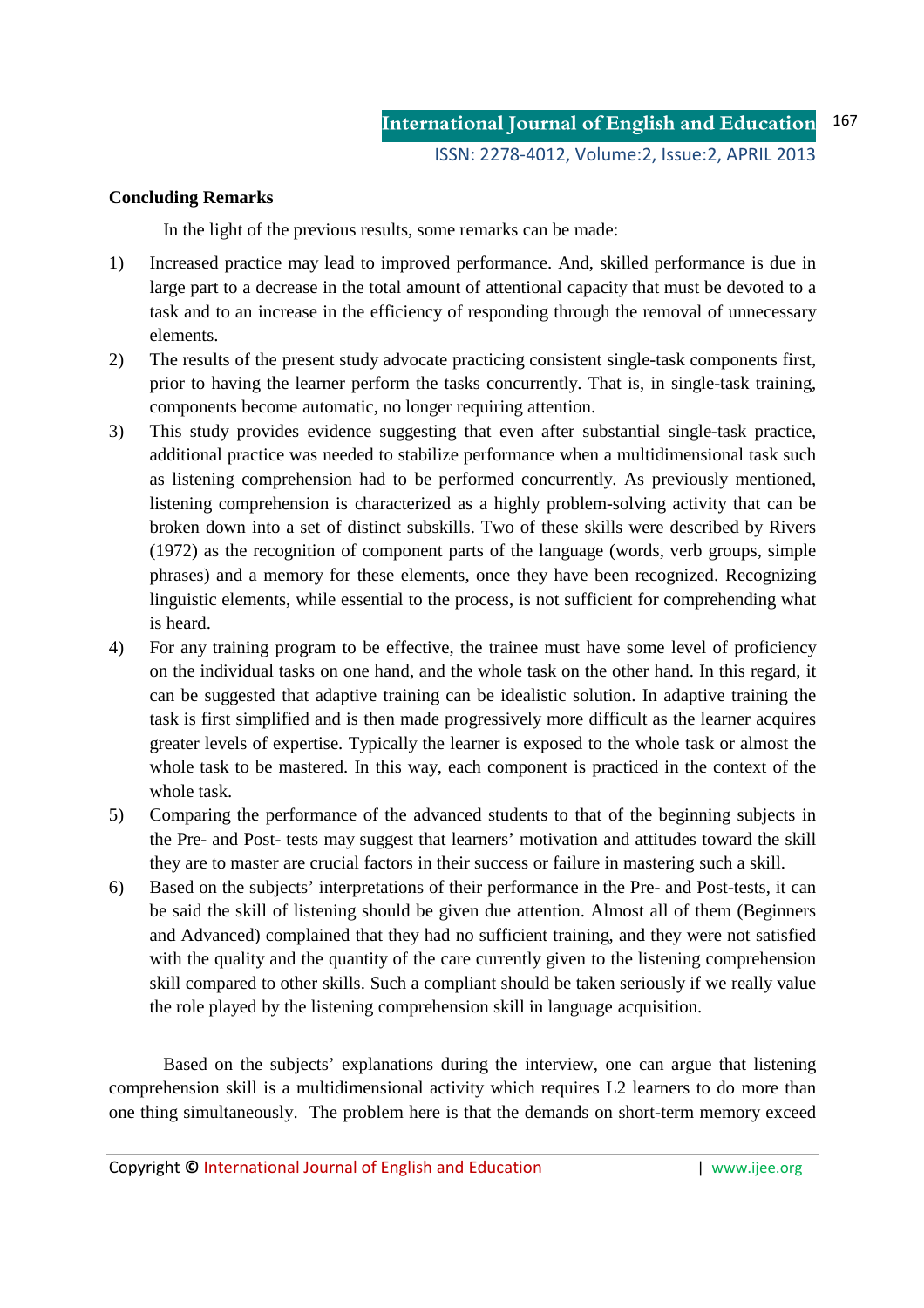human being's cognitive capacity. The argument is compatible with the principles of the attention theory. This means that the subjects' incorrect responses can he explained within the principles of attention theory. That is, some L2 learners may appear to have the necessary knowledge for successful listening; however, they are unable to display this knowledge during listening. In this regard, Foder, Bever, and Garrett (1974) suggest that native language words are held in short-term memory only long enough for the listener to organize them into clauses and to extract the meaning that they convey. As soon as the listener has interpreted the clause, the elements that made it up are purged from memory in order to make room for incoming sounds. As Call (1985) points out, foreign language input seems to be processed in the same way, but, as Rivers (1981) points out, short-term memory for target language words is often overloaded, causing words to be purged before they can be organized and interpreted. Thus, even though language learners may be able to recognize each word of n utterance in mind long enough to interpret them. The capacity of short-term memory is limited to about even units, plus or minus two (Miller 1956).

 This study showed that the subjects relied on many strategies in reaching correct answer: (1) focusing on certain key words; (2) relying on syntactic and semantic representations; (3) setting the overall meaning even when some words are missed (4) reading the four choices in advance, and (5) complete and successful listening comprehension but, unfortunately, in only few cases. However, their success or failure is constrained by the depth and completeness of their knowledge as well as the nature of the task they are performing. Second language learners' strategies are, in essence, knowledge driven. Consequently, in thinking about their performance as an object of study, the essence of the underlying knowledge that accounts for their performance must be examined. The examination of the learners' underlying knowledge will, in turn, uncover the basis for the strategies they use in solving language problems. It must be kept in mind that when we talk about knowledge, we do not only talk about the presence versus absence of knowledge, but also the depth, completeness, and accuracy of such knowledge. And, because subjects' knowledge was not as complete as it should be, their strategies were not as successful as we all hope. And, since their knowledge was fragmentary, some subjects failed to provide rational justifications for their correct responses. Rather, they tended to rely on totally unrelated, even, strange reasons.

### **Pedagogical Implications**

 Change in the way we think about learning and what we know about the way learning occurs have important implications for those situations in which we want to facilitate changes in what people know and/or do. In education, for example, corresponding changes are occurring in the way we think about teaching. Since learning is an active process, the teacher's task necessary involves more than the mere dissemination of information. Rather., if students are to learn desired outcomes in a reasonably effective manner, then the teacher's fundamental task is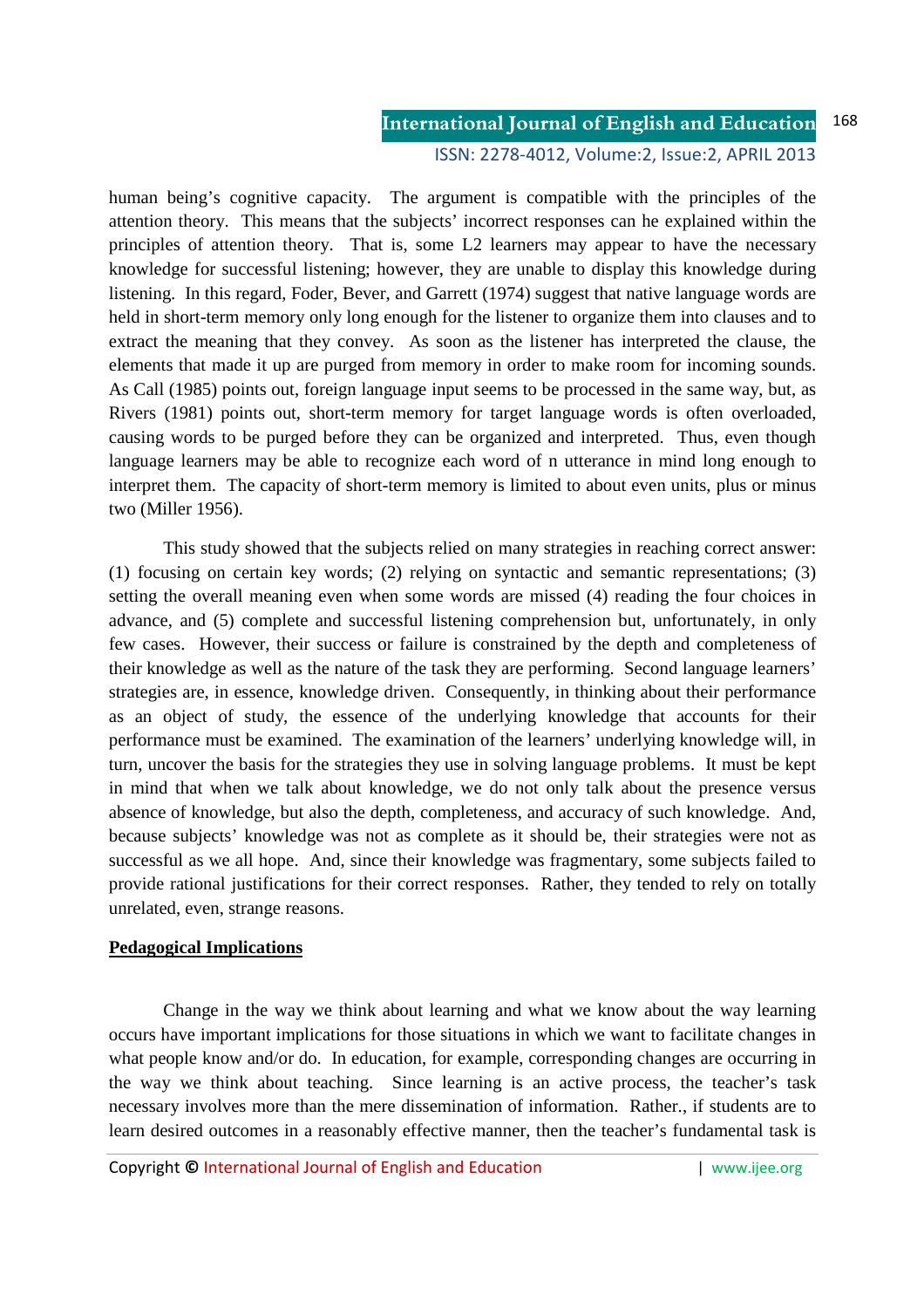to get students to engage in learning activities that are likely to result in their achieving their outcomes, taking into account factors such as prior knowledge, the context in which the material is presented, and the realization that students' interpretation and understanding of new information depend on the availability of appropriate schemata. Without taking away from the important role played by the teacher, it is helpful to remember that what the student does is actually more important in determining what is learned than what the teacher does.

### **REFERENCES**

- Broadbent, D. 1958. Perception and communication. London: Pergamon Press Ltd.
- Call, M. 1985. Auditory short-term memory, listing comprehension, and the input hypothesis. TESOL Quarterly, 19 (4), 765-781.
- Carston, R. 1988. Language and cognition. In Newmeyer, F. (ed.), Linguistics: The Cambridge survey, vol.(3): Language: Psychological and biological aspects. Cambridge University Press.
- Centeno- Cortes, B. and Jienez, A. (2004). Problem Solving tasks in a foreign language: The importance of the  $L_1$  in private verbal thinking. International Journal of Applied Linguistics, 14, 7-35.
- Chaudron, C. 1985. Intake: on models and methods for discovering learners' processing of input. Studies in Second language Acquisition, 7, 1-14.
- Cherry, E. 1953. Some experiments on the recognition of speech, with one and two ears. Journal of the Acoustical Society of America, 25: 975-979.
- Chomsky, N. 1986. Knowledge of language: its nature, origin, and use. New York: Praeger.
- Chun, L. and Zhao, Y., 2006. Noticing and Text-based Chat. Language Learning and Technology 10 (3): 102-120.
- Clark, H. and E. Clark. 1977. Psychology and Language. New York: Harcourt Brace Jovanovich.
- Cohen, A. (2008). Strategy instruction for learners of Japanese: How do you do it and what's in it for them? In Japanese as a foreign language education: Multiple perspectives' (PP. 45-60). Tokyo: Kurosio Shuppan.
- Conley, M. (2008). Cognitive strategy instruction for adolescents: What we know about the promise, what we don't about the potential. Harvard Education Review, 78 (1), 84-106.
- Cook, V. 1993. Language functions, social factors, and second language teaching. IRAL 13(3): 177-196.
- Cormier, S. and Hagman, J. 1987. Transfer of learning. Contemorary research and applications. Academic Press.
- Cross, J., 2002. 'Noticing' in SLA: Is it a Valid Concept? TESL-EJ, 6(3), A-2.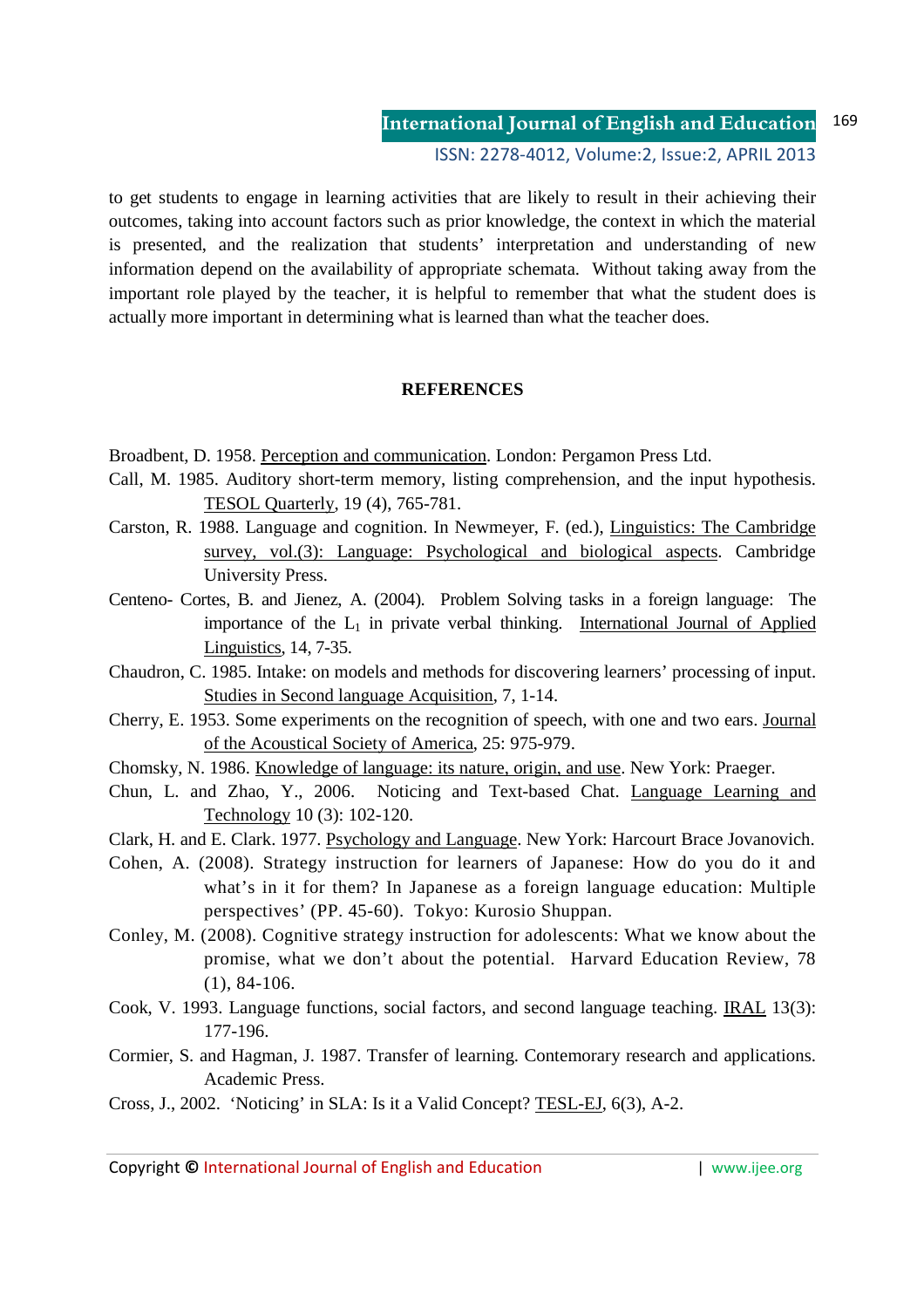ISSN: 2278-4012, Volume:2, Issue:2, APRIL 2013

- DeKeyser, R. (2003). Implicit and explicit learning. In C.J. Doughty & M.H. Long (eds.). The Handbook of Second Language Acquisition (pp. 313-348). Malden, MA: Blackwell.
- Dodd, D. and White, R. 1980. Cognition. Boston: Allyn and Bacon.
- Echevarria, J., Vogt, M. & Short, D.J. (2004). Making Content Comprehensible for English Learners: The SIOP Model. Boston: Pearson.
- Ellis, N.C. 1994. At the interface: Dynamic interactions of explicit and implicit language knowledge. Studies in Second Language Acquisition 27: 305-352.
- Ellis, N.C. (2002). Reflections on frequency effects in language processing. Studies in Second Language Acquisition 24: 297-339.
- Ellis, N.C. (2005). At the interface: Dynamic interactions of explicit and implicit language knowledge. Studies in Second Language Acquisition 27: 305-352.
- Ellis, R. 2002. Does form-focused instruction affect the acquisition of implicit knowledge: A review of the research. Studies in Second Language Acquisition 24 (2): 223-236.
- Ellis, R. (2006). Current issues in the teaching of grammar: An SLA perspective. TESOL Quarterly 40: 83-107.
- Eskildsen, S. (2008). Constructing another language usage-based linguistics in second language acquisition. Applied Linguistics, Oxford University Press, 1-23.
- Fisk, A. and Schneider, W. 1981. Control and automatic processing during tasks requiring sustained attention: A new approach to vigilance. Human Factors 23: 737-750.
- Firth, A. and Wagner, J. (2007). S/FL learning as a social accomplishment: Elaborations on a 'reconceptualised' SLA. The Modern Language Journal 91: 800-819.
- Fodor, J., T. Bever, and M. Garrett, 1974. The psychology of language. New York: Mc Graw Hill Book Company.
- Gass, S. and Mackey, A. (2011). The Routledge handbook of second language acquisition. Routledge, Taylor & Francis Group.
- Gass, S. 1989. Introduction (pp. 1-9). In Gass, S. and Schachter, J. (eds.), Linguistic perspectives on second language acquisition. Cambridge University Press.
- Gick, M. and Holyoak, K. 1987. Analogical problem solving. Cognitive Psychology (12): 306- 355.
- Haberlandt, K. 1997. Cognitive psychology. Allyn and Bacon.
- Han, Z.-H. (2005). Input enhancement: Untangling the tangles. Keynote presentation at the 27th Winter Applied Linguistics Conference, New York State Teachers of English to Speakers of Other Languages, New York.
- Hatch, E. 1983. Simplified input and second language acquisition. In R. Andersen (Ed.), Pidginization and creolization as language acquisition. Rowley, MA: Newbury House.
- Hatch, E.; Shirai, Y. and Fantuzzi, C. 1990. The need for an integrated theory: connecting modules. TESOL Quarterly, Vol. 24 (4): 697-716.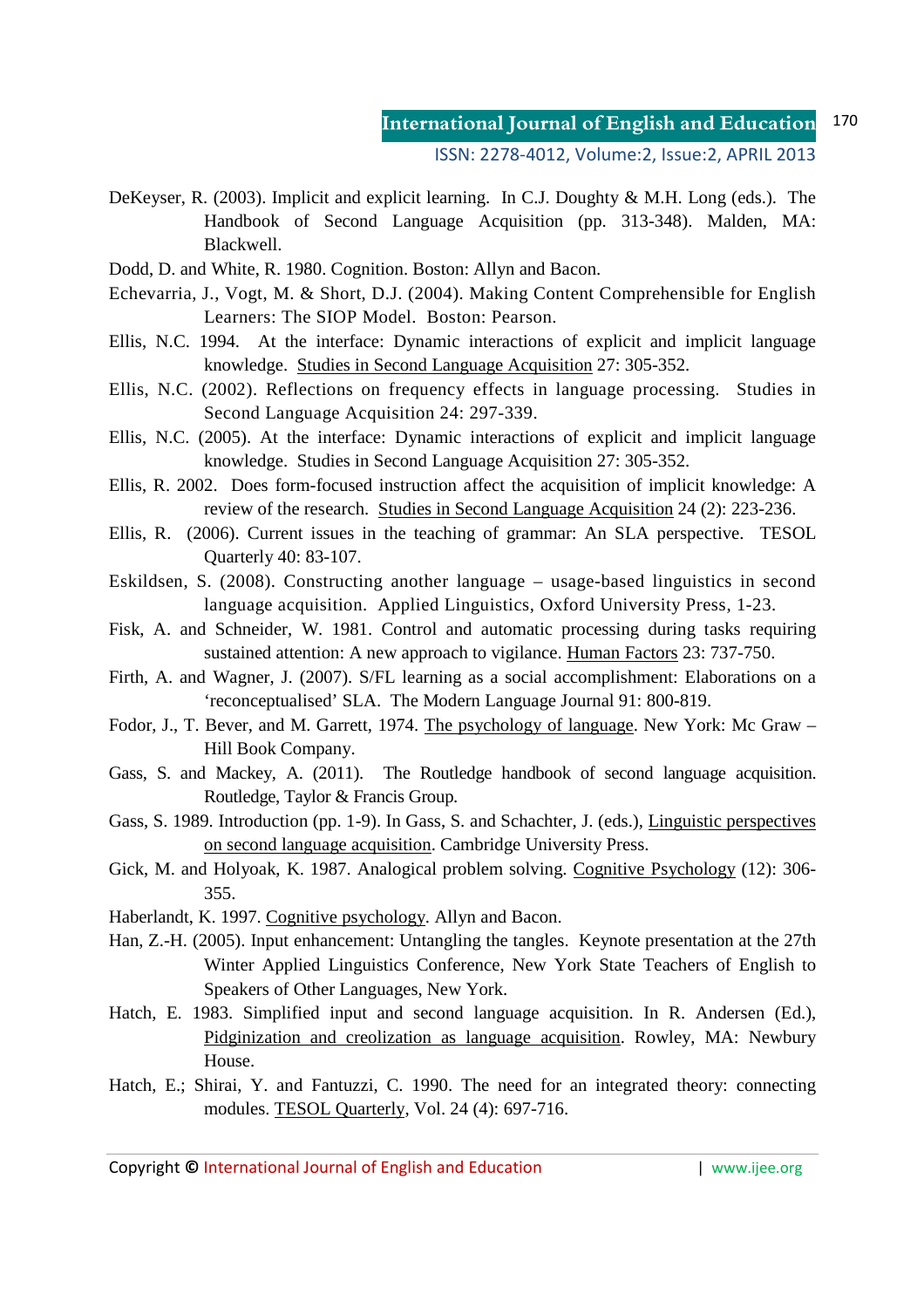ISSN: 2278-4012, Volume:2, Issue:2, APRIL 2013

- Hoey, M. (2007). Grammatical creativity: A corpus perspective. In Hoey, M., Mahlberg, M., Stubbs, M. and Teubert, W. (eds.). Text, Discourse and Corpora. London, Continuum.
- James, W. (1970/1890). The principles of Psychology (Vol. 1). New York: Holt.
- Jarvella, R. 1971. Syntactic processing of connected speech. Journal of Verbal Learning and Verbal Behaviour 10 (4): 409-416.
- Jenkins, J. 1979. Four points to remember: A tetrahedral model of memory experiments. In Cermak, L. and Craik, F. (Eds.), levels of processing in human memory. Hillasdale, NJ: Erlbaum.
- Jiang, N. (2007). Selective integration of linguistic knowledge in adult second language learning. Language Learning 57 (1): 1-33.
- Kimberly, A. 2009. Adult Learners' Perceptions of the Incorporation of their  $L_1$  in Foreign Language Teaching and Learning. Oxford University Press.
- Klatzky, R. 1975. Human memory: structures and processes. San Francisco: W. Freeman and Company.
- Krashen, S. 1977. The monitor model for adult second language performance. In M. Burt, C. Dulay, & M. Finocchiari, (Eds.), Viewpoints on English as a second language. New York.
- Krashen, S. 1982. Composing Processes of Adult ESL Learners: A Case study. TESOL Quarterly 16: 406 – 422.
- Leahey, T. and Harris, R. 1997. Learning and Cognition. Prentice-Hall, Inc.
- Lightbown, P.M. and Spada, N. 2006. How Languages are Learned (3<sup>rd</sup> edition). Oxford: Oxford University Press.
- Loe, M. 1984. Immediate memory span in English and Chinese sentences of increasing length. M.S. thesis, Georgetown University.
- Loftus, G., and E. Loftus 1976. Human memory: the processing of information. Hillsdale, New Jersey: Lawrence Erlbaum Associates, Publishers.
- Long, M. 1985. Input and second language acquisition theory. In S. Gass, & C. Madden (Eds.), Input in second language acquisition. Rowley, MA: Newbury House.
- Mangubhai, F. (2006). What do we know about learning and teaching second languages: Implications for teaching. Asian EEL Journal 8 (3): 1-20.
- McLaughlin, B. 1987. Theories of second language learning. London: Arnold.
- McLaughlin, B., Rossman, T., & Mcleod, B. 1993. Second Language learning: An information processing perspective. Language Learning, 33, 135-158.
- Miller, G. 1956. The magical number Seven Plus or Minus Two & Some limits on our capacity for processing information. Psychology Review 63: 81-96.
- Mouhanna, M. and Mouhanna, L. (2010). Re-examining the use of  $L_1$  in the classroom. Presentation at the Department of Linguistics, UAE University.
- Nation, P. (2008). The role of the first language in foreign language learning. Asian EFL Journal (22), pp. 14-37.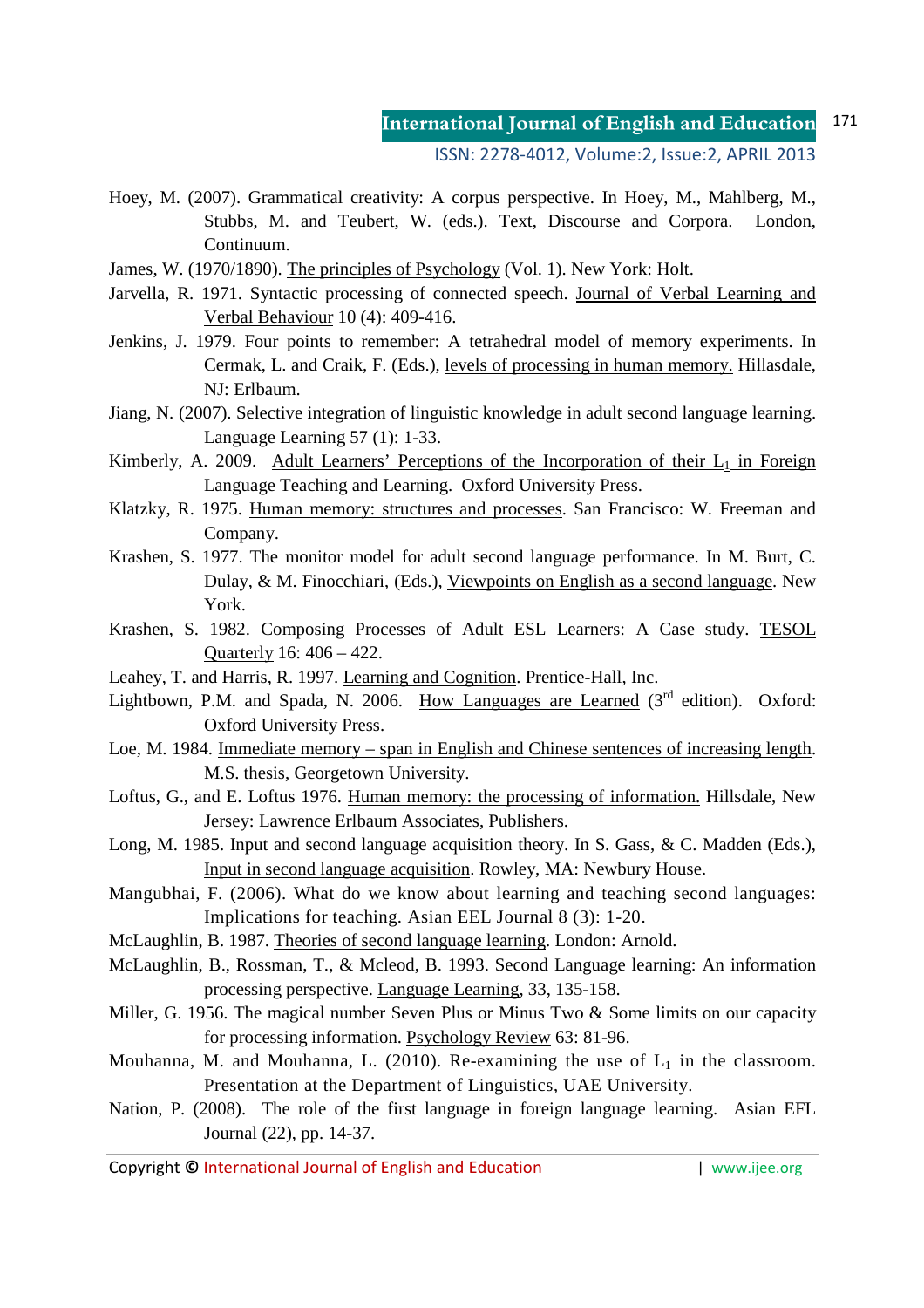- O'Malley, J.; Chamot, A. and Walker, C. 1987. Some applications of cognitive theory to second language acquisition. SLA (9): 287-306.
- Perry, R. and Lewis, C. 2009. What is successful adaptation of lesson study in the US? Journal of Education Change 10 (4): 365-391.
- Peterson, P. 1991. A synthesis of methods for interactive listening. In M Celce Murcia (Ed.) Teaching English as a second or foreign language, New York: Newbury House.
- Posner, M.I., & Petersen, S. E. 1990. The attention system of the human brain. Annual Review of Neuroscience 13: 2 5-42.
- Power, D. 1985. A survey of academic demands related to listening skills. Princeton, NJ: Educational Testing Service.
- Rivers, W. 1972. Linguistic and psychological factors in speech perception and their implications for teaching materials. In Pimsleur, P. and Quinn, T. (eds.), the psychology of second language learning. Cambridge: Cambridge University Press.
- Rivers, W., and M. Temperely, 1978. A practical guide to the teaching of English as a second or foreign language. New York: Oxford University Press.
- Rivers, W.1981. Teaching Foreign Language skills. Chicago: University of Chicago Press.
- Robinson, P. and Ellis, N. (2011). Handbook of cognitive linguistics and second language acquisition. Routledge, Taylor & Francis Group.
- Robinson, P. 1995. Review article: Attention, memory, and the noticing hypothesis. Language Learning 45: 283-33 1.
- Sakai, H., 2004. Roles of Output and Feedback for  $L_2$  Learners' Noticing. JALT Journal, 129-158.
- Schmidt, R. W. 1990. The role of consciousness in second language learning. Applied Linguistics 11: 129-158.
- Schmidt, R. W. 2001. Attention. In P. Robinson (Ed.), Cognition and Second Language Instruction (pp. 3-32). New York: Cambridge University Press.
- Schmidt, R. W. 1994. Deconstructing consciousness in search of useful definitions for applied linguistics. AILA Review 11: 11-26.
- Schmidt, R. W. 1995. Consciousness and Foreign Language learning: A tutorial on the role of attention and awareness in learning. In R. Schmidt (Ed.), Attention and Awareness in Foreign Language Learning (pp. 1-65). Honolulu: University of Hawaii Press.
- Schmidt, R. W., & Frota S. N. 1986. Developing basic conversational ability in a second language: A case study of an adult learner of Portuguese. In R. Day (Ed.), Talking to Learn: Conversation in Second Language Acquisition (pp. 237-326). Rowley, MA: Newbury House.
- Schneider, W., Dumais, S. and Shiffrin, R. 1984. Automatic and control processing and attention. In R., Parasuraman and D. Davies (Eds.), Varieties of attention. Orlando, FL: Academic Press.
- Schulz, R. 1991. Second language acquisition theories and teaching practice: How do they fit? The Modern Language Journal, 75(1): 17 17-26.